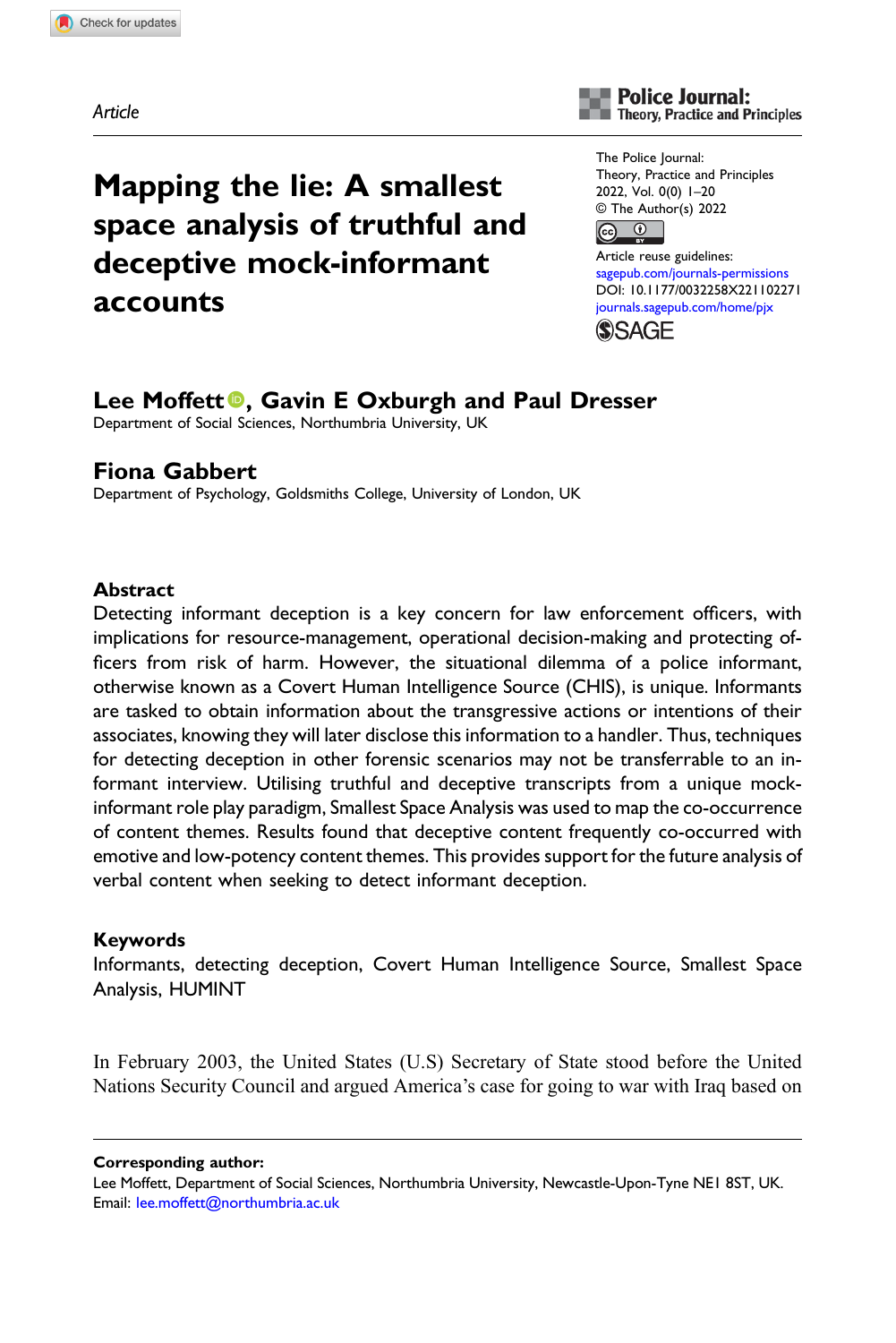the Iraqi regime's apparent development of mobile biological weapon factories ([Drogin,](#page-17-0) [2007;](#page-17-0) [Lewis, 2013\)](#page-18-0). During his speech, delegates were assured that their conclusions were, '…based on solid intelligence … from human sources' ([Drogin, 2007](#page-17-0): 157). The 'human source' in question was an Iraqi asylum seeker codenamed Curveball, and the 'solid intelligence' later proved to be a complete fabrication [\(Drogin, 2007](#page-17-0); [Jervis, 2006\)](#page-18-1).

The Curveball case provides an extreme example of the kind of damage a deceptive human source can cause. However, rather than urging caution regarding the use of human sources, a review of the case for the war in Iraq concluded that the intelligence failure was not the result of an over-reliance on human sources of information, rather, it was due to an under-reliance on them, resulting in information from a single source being given too much credence ([Secretary of State, 2005\)](#page-18-2). The review recommended a greater use of human sources, coupled with an increased effort to detect deception [\(Secretary of State,](#page-18-2) [2005\)](#page-18-2). The requirement to detect deception in domestic human source cases has also been acknowledged in a recent survey of law enforcement officers responsible for handling human sources (hereafter referred to as 'handlers'). The survey found that detecting deception was rated by handlers as their most important consideration, and the one which most required further research [\(Moffett et al., 2021\)](#page-18-3). The current study therefore seeks to address the topic of detecting informant deception by examining the verbal content of accounts provided by truthful and deceptive participants in a mock-informant study.

# Defining a human source

Broadly, a human source could be any person who provides information to another organisation or agency [\(Coulam, 2006](#page-17-1)). Researchers have attempted to narrow this definition by distinguishing between intelligence interviews (designed to elicit information that can assist operational decision-making) and investigative interviews (which seek to obtain evidence for a criminal prosecution; [Borum, 2006;](#page-16-0) [Evans et al., 2010\)](#page-17-2). This distinction places an emphasis on the interviewer's situational dilemma. An alternative distinction is to differentiate between an 'active' and 'passive' human source (see [Moffett](#page-18-3) [et al., 2021\)](#page-18-3). A passive source obtains the information of interest passively and in the normal course of their existence of which *Curveball* is an example. Curveball was debriefed by German authorities regarding his past experiences living and working in Iraq [\(Drogin, 2007\)](#page-17-0). In such a situation, the passive source is not aware that they will be debriefed about target information at the time they obtain it. This is not the case with an active human source (such as a tasked informant) who adopts an active role in both the collection and disclosure of target information. [Moffett et al. \(2021\)](#page-18-3) recognise that the UK Government's legal definition of a Covert Human Intelligence Source (CHIS) applies to active sources of information, encompassing tasked informants ([Home Of](#page-18-4)fice, 2018). The definition of CHIS also highlights that target information will relate to the actions or intentions of another person, as opposed to the informant's own behaviour or experiences. This is distinct from most other law enforcement interviews, which would usually be autobiographical in nature [\(Fisher et al., 1989\)](#page-17-3), especially those concerning suspects of crime, who expect to be interviewed about their own transgressive behaviour ([Pearse,](#page-18-5) [2009\)](#page-18-5).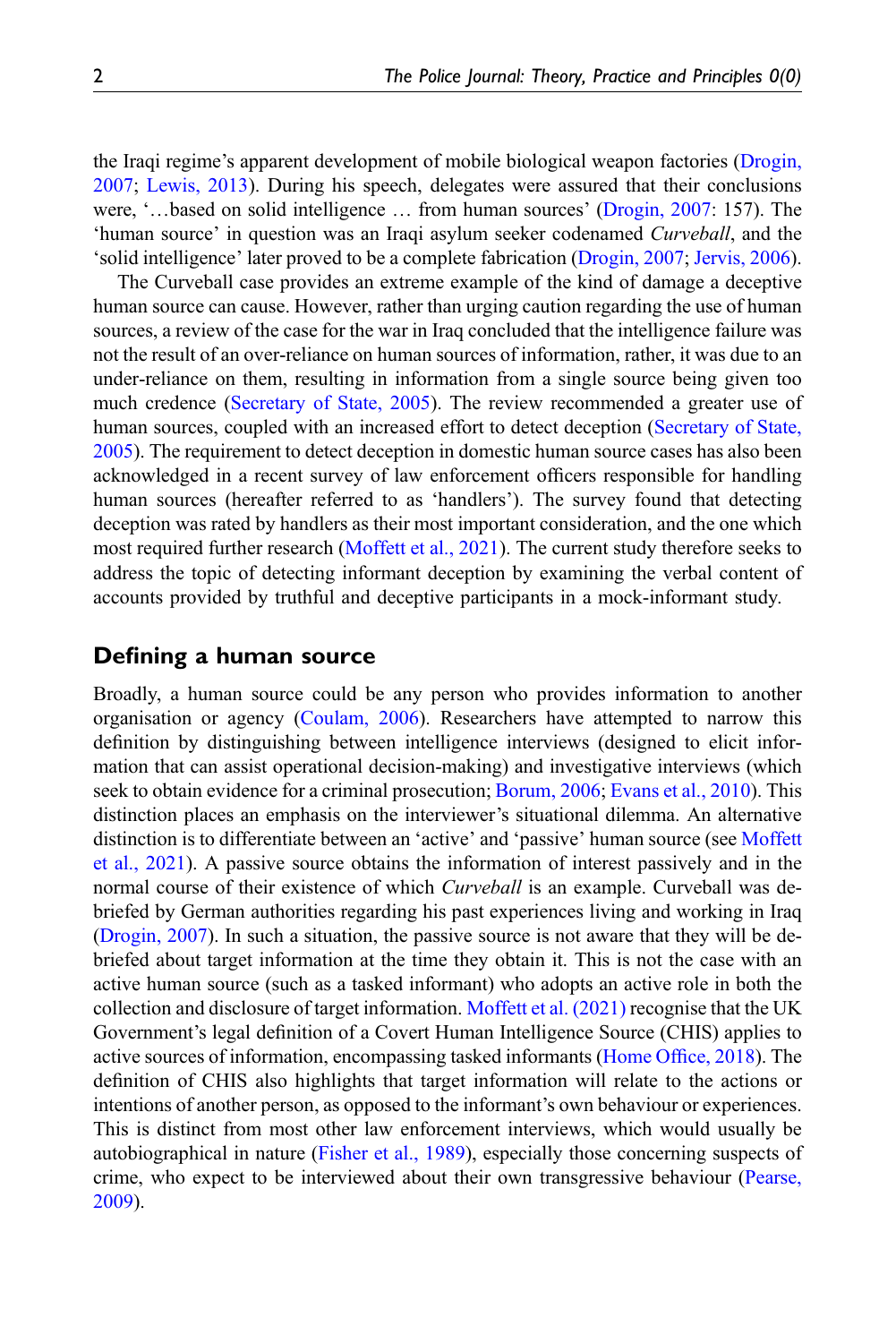Consequently, the situational dilemma of an informant, as someone who is tasked to actively obtain and disclose information about the actions or intentions of someone other than themselves, is very different to that of a variety of other human sources of infor-mation. The survey conducted by [Moffett et al. \(2021\)](#page-18-3) targeted handlers of active informants. It was they who rated detecting deception as their most important consideration and the one requiring further research; therefore, it is the situational dilemma of this type of informant that the current study considers.

# Detecting informant deception

There has been a growing body of psychological research over the last decade which could inform and assist informant handlers, including studies aimed at detecting deception (see [Vrij and Granhag, 2014](#page-19-0), for a review). However, much of this research has been fuelled by the experiences in the U.S. and the interrogation methods employed at military bases such as Guantanamo Bay and Abu Ghraib [\(Alison and Alison, 2017;](#page-16-1) [Brandon, 2014](#page-16-2); [Intelligence Science Board, 2006\)](#page-18-6). Consequently, much of the current detecting deception research relevant to this area simulates the situational dilemma of a resistant detainee ([Evans et al., 2013;](#page-17-4) [Jundi et al., 2013;](#page-18-7) [Shaw et al., 2014](#page-19-1)). In many of these studies, the human source is interviewed about their own involvement in potentially criminal or terrorist related activity, albeit preparatory to the intended event, with researchers examining the efficacy of techniques designed to increase cognitive load.

The cognitive approach is predicated on the theoretical assumption that maintaining a lie is more cognitively demanding than telling the truth, and that the increased cognitive effort involved in maintaining deceit will elicit verbal or non-verbal cues to deception [\(Vrij et al., 2017\)](#page-19-2). Research examining the cognitive approach in other forensic situations, such as interviews with criminal suspects, indicates that there may be benefits to adopting this strategy. [Vrij et al. \(2017\)](#page-19-2) conducted a meta-analysis of the cognitive approach and found that in all but one of 14 studies it resulted in greater accuracy for detecting both truths and lies. It is perhaps unsurprising, therefore, that researchers examining deception in intelligence interview contexts have, thus far, focussed their efforts on increasing cognitive load on the interviewee. However, [DePaulo et al. \(2003\)](#page-17-5) found that different situations produce different cues to deceit, and lies that do not concern a personal transgression, '…leave almost no discernible cues' (p. 104). Given that a deceitful informant will be providing an account about the transgressions of someone other than themselves, employing cognitive load techniques designed to elicit observable cues may not be the most successful strategy.

It is also worth considering the unique relationship between a handler and their informant. [Dabney and Tewksbury \(2016\)](#page-17-6) conducted an observational study of interactions between police officers and informants and noted that despite the handler working for a governmental agency, the informant is in a relative position of power by virtue of the information they possess. Additionally, unlike many custodial settings, the interaction between handler and informant is both voluntary and confidential (Association of Chief Police Officers [now National Police Chiefs Council], [2007;](#page-16-3) [Dabney and Tewksbury,](#page-17-6) [2016;](#page-17-6) [Home Of](#page-18-4)fice, 2018). Consequently, the handler is not in a position to compel the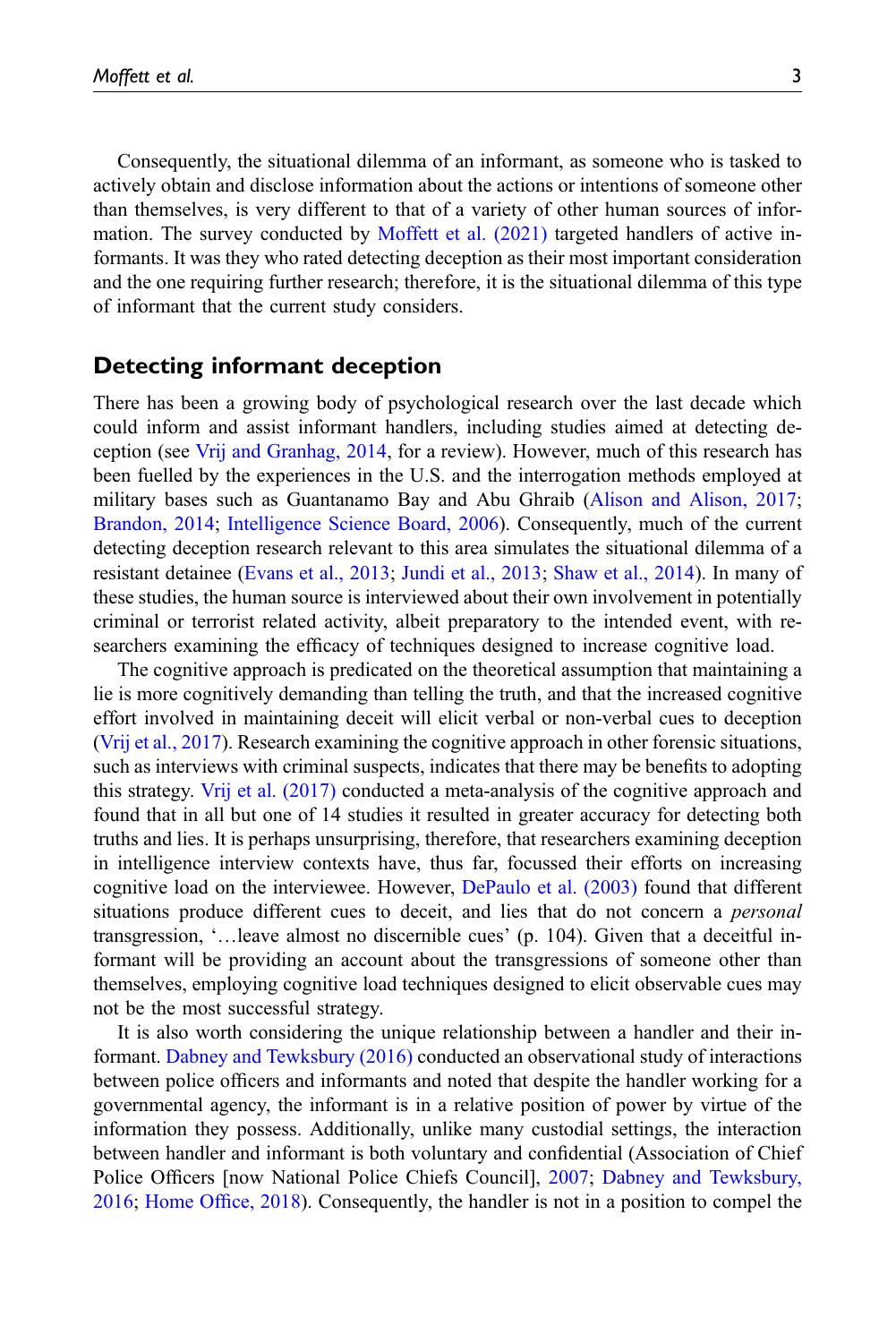source to disclose any information they wish to withhold ([Kleinman, 2006](#page-18-8)). Therefore, handlers need to build and maintain lasting, long-term, rapport in order to elicit cooperation and information ([Nunan et al., 2020a](#page-18-9); [Stanier and Nunan, 2021](#page-19-3)) – something which results in a relatively informal interaction [\(Schirman, 2014](#page-18-10); [Storm et al., 2015;](#page-19-4) [Yousef and Brackin, 2010](#page-19-5)). Considering the unique situational dilemma of an informant, the informal setting of meetings, and the need to balance other requirements, such as maintaining rapport and obtaining information [\(Moffett et al., 2021](#page-18-3)), the techniques espoused by the cognitive approach may, again, be inappropriate.

There are other theories though, such as Self-Presentational Perspective (SPP; [DePaulo](#page-17-5) [et al., 2003\)](#page-17-5) and Interpersonal Deception Theory (IDT; [Burgoon and Buller, 1994](#page-16-4)) which specifically consider the social and interpersonal aspects of deception. The SPP recognises that all deceit, regardless of whether it be a high stakes deception or a minor lie, involves the deceiver presenting a false version of themselves: 'The realm of lying … is one in which identities are claimed and impressions are managed' ([DePaulo et al., 2003:](#page-17-5) 76). Interpersonal deception theory also acknowledges that deceivers will attempt to manage the impression they leave on their listeners, but additionally highlights their strategic awareness arguing that, 'virtually all social interaction episodes can be characterised as purposive and goal-directed' ([Burgoon et al., 2000:](#page-17-7) 108). Within IDT, deception is a motivated and strategic act; however, whilst deceivers may be conscious of their strategic aims, they may not be aware of their tactical or linguistic approach to deceit [\(Dilman, 2009\)](#page-17-8). Consequently, rather than focusing on supposed cues to deceit, interviewers should attend to the verbal content of communication, an approach endorsed within the human source domain ([Hazlett, 2006\)](#page-18-11).

[Taylor et al. \(2013\)](#page-19-6) conducted a study that may provide some insight into how truthful and deceptive informants might present themselves through the verbal content of their communications. Taylor et al. examined the effect of deception within a corporate espionage role-play with the goal of comparing written reports provided by both loyal and disloyal employees. They discovered that disloyal participants used more words associated with increased self-focus and a lack of social connectivity when compared to loyal participants. Because they were providing information to an outside organisation or agency, the disloyal participants were deemed to be insider threats and (from the employers' perspective) were practicing a form of deceit. However, the situational dilemma of an informant is the reverse of this scenario – they are, in effect, the insider reporting on their associates to an outside agency ([Coulam, 2006\)](#page-17-1). Consequently, it is likely that greater self-focus and a lack of social connectivity would be representative of a truthful informant account (from the *handlers'* perspective), and the opposite situation would represent a deceptive informant. Concepts of self-focus and social connectivity are similar to the two psychological constructs of potency and intimacy, which have successfully been used to determine narrative identity when profiling offenders (see [Youngs and](#page-19-7) [Canter, 2012\)](#page-19-7). When interpreted along these two facets, [Taylor et al.](#page-19-6)'s (2013) findings would indicate that the narrative account of a loyal informant would contain high levels of potency and low levels of intimacy, whereas a disloyal informant would express the opposite combination of low potency and high intimacy. Consequently, an examination of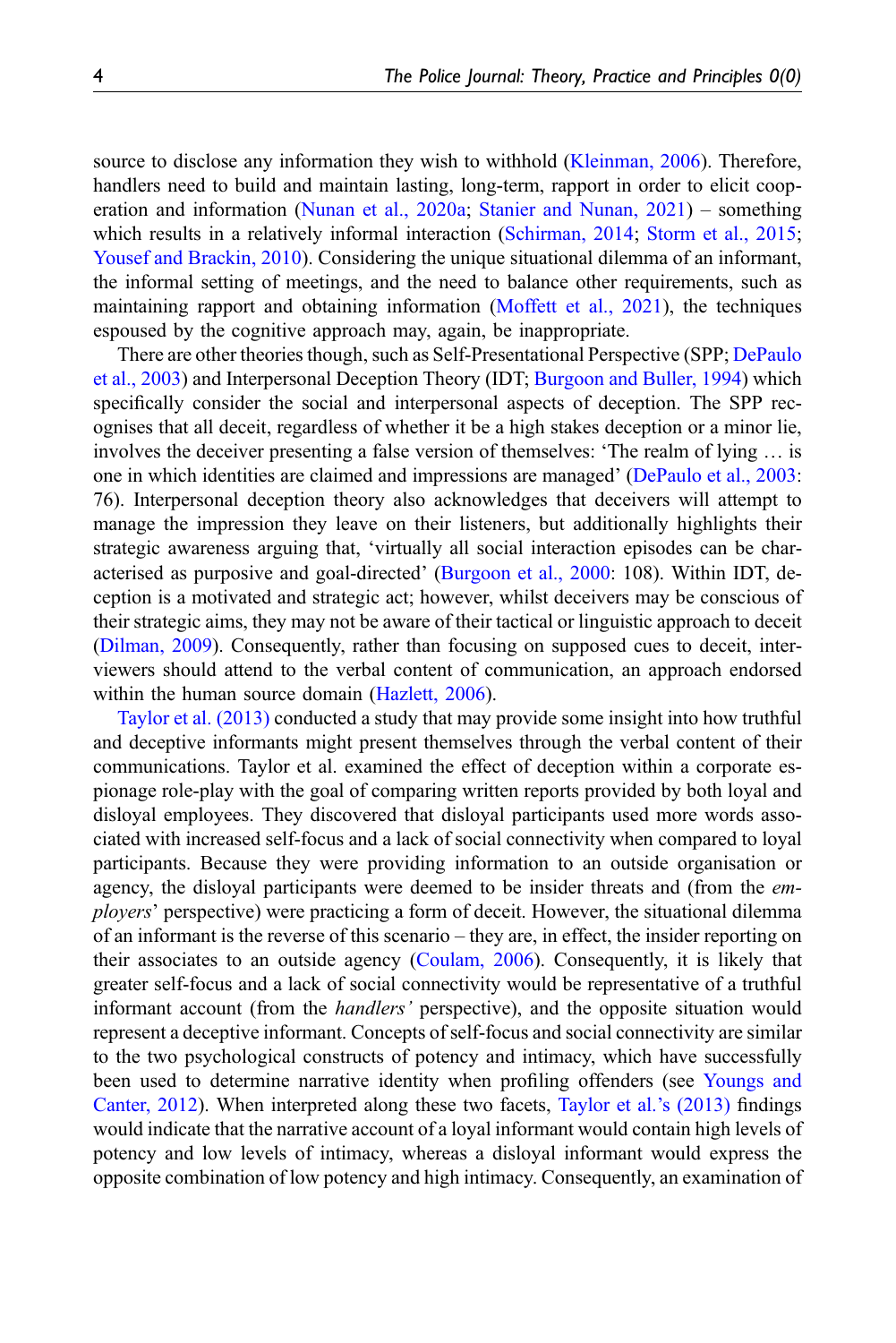varying levels of potency and intimacy may be useful when attempting to detect informant deception.

# Narrative identity

[Youngs and Canter \(2012\)](#page-19-7) have used the concepts of potency and intimacy to explore an offender's narrative identity in conjunction with Smallest Space Analysis (SSA; [Youngs,](#page-19-8) [2013;](#page-19-8) [Youngs and Canter, 2012\)](#page-19-7). Potency refers to an individual's sense of power, control and mastery of their environment, whilst intimacy refers to their relations with others, the significance of these relations and the impact these relationships have on their actions and behaviour. The interaction between these two facets results in the enactment of one of four narrative roles: (i) a *hero's quest* is one where the narrator expresses high levels of both potency and intimacy; (ii) a *professional's adventure* has high levels of potency but low levels of intimacy; (iii) a *tragic hero's* account is one with low levels of potency but high levels of intimacy, and; (iv) a victim's irony expresses low levels of both potency and intimacy ([Youngs, 2013](#page-19-8); [Youngs and Canter, 2009\)](#page-19-9). [Youngs and Canter \(2009\)](#page-19-9) refer to this as the Narrative Action System Model and argue that an insight into various narrative roles can assist in the interpretation of an SSA ([Youngs, 2013\)](#page-19-8).

Whilst SSA has been used extensively in offender profiling ([Youngs, 2013](#page-19-8)) and is most commonly employed to categorise offenders on the basis of crime scene behaviours (i.e. [Canter and Fritzon, 1998;](#page-17-9) [Fritzon et al., 2014](#page-17-10); [Goodwill et al., 2013](#page-17-11); [Hakkanen et al.,](#page-17-12) [2004;](#page-17-12) [Mokros and Alison, 2002](#page-18-12)), SSA has also been used to successfully distinguish genuine suicide notes from simulated ones. For example, [Ioannou and Debowska \(2014\)](#page-18-13) conducted content analysis on both genuine and false suicide notes and found that content themes are, '…reflective of the psychological state of the writer' and are used to, '…construct … narratives' [\(Ioannou and Debowska, 2014](#page-18-13): 157). Importantly, when subjected to SSA, there was an observable difference in content data between genuine and simulated notes ([Ioannou and Debowska, 2014\)](#page-18-13), indicating that SSA may be an appropriate form of analysis when attempting to identify deceptive narrative accounts.

# Smallest space analysis

SSA is a multi-dimensional scaling technique which can be used for visualising the distance between content data based on their (dis)similarity to each other [\(Ioannou and](#page-18-13) [Debowska, 2014;](#page-18-13) [Shye, 2014\)](#page-19-10). Specifically, SSA is used to compute association coefficients between entered variables. These coefficients are then translated into a spatial 'map', with variables represented as points on the map. Points that appear closer on the map indicate variables that are more closely associated, they co-occur more frequently in the data set and are therefore 'similar'. Alternatively, points that are further apart indicate variables that are less associated to each other ([Ciesla et al., 2019;](#page-17-13) [Ioannou et al., 2018\)](#page-18-14). Consequently, interpretation of the SSA output is inductive, with the mapped space being partitioned into regions based upon the relationships between the content components [\(Shye, 2014](#page-19-10)). The faceted approach to interpreting an SSA is based on the assumption that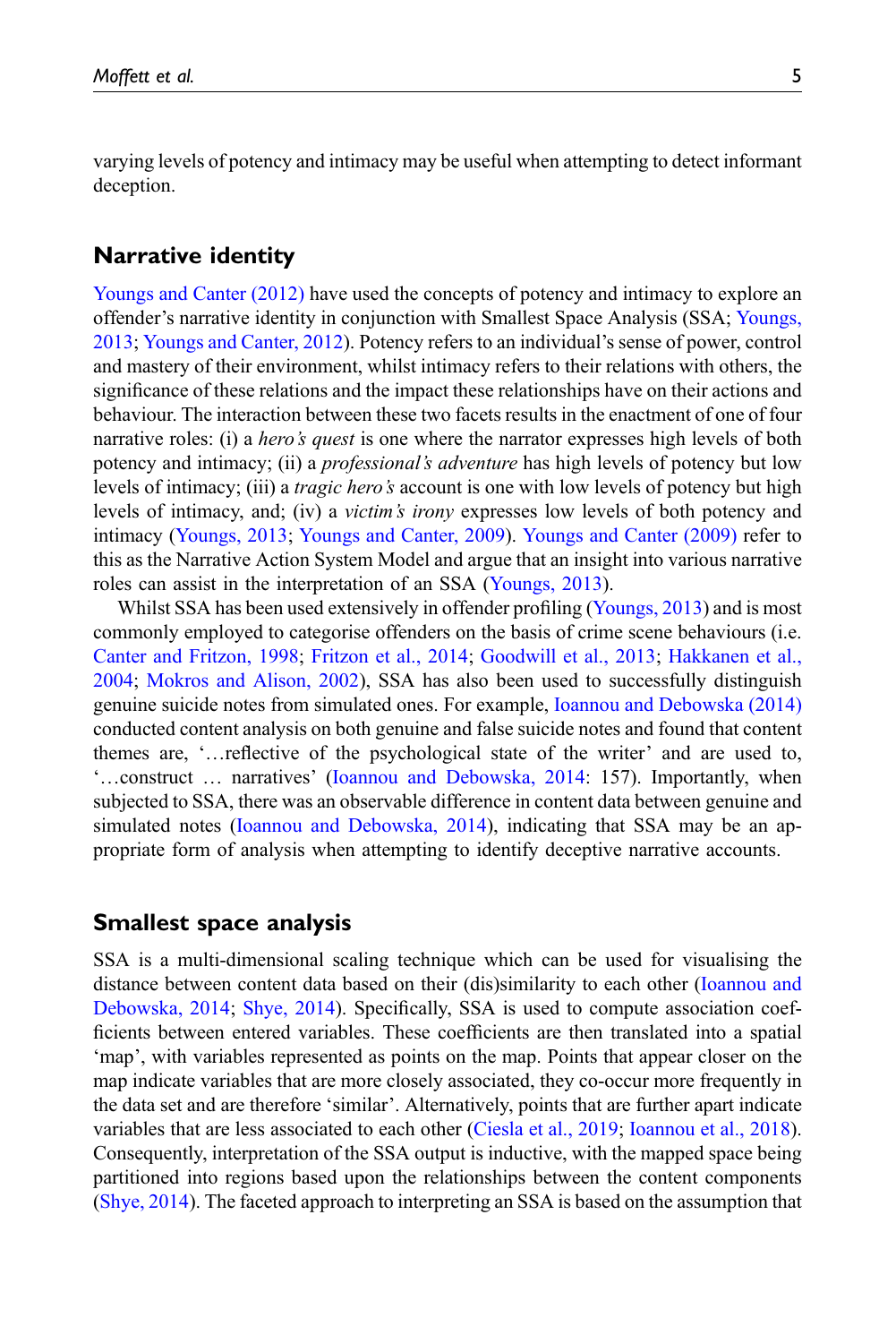the content data entered for analysis includes only a limited sample of data which could be representative of a particular facet, and that the space between data points still makes up part of the facet content. When using SSA in conjunction with the Narrative Action System Model, the two facets of potency and intimacy would be expected to be evident in the data map, and the facet-content would be partitioned into regions representative of a quest, adventure, tragedy or irony narrative.

# Current study

The authors conducted an SSA on accounts provided by both truthful and deceptive participants within a mock-informant paradigm to explore: (i) whether the two facets of potency and intimacy would be evident in mock-informant accounts, and; (ii) to establish whether narrative identity would be affected by deception. We hypothesised that: (i) content data from a mock-informant account would reflect their narrative identity (represented by combinations of potency and intimacy); (ii) that this would be influenced by deceit, and; (iii) this would be observable through SSA.

# Method

# Design

A between-groups design was used with participants being randomly allocated to one of four conditions: (i) truthful-suspect, (ii) truthful-informant, (iii) deceptive-suspect and (iv) deceptive-informant. Participants were allocated to the suspect/informant condition prior to the first experimental phase (mock-conspiracy) and were then further allocated to the second condition (truthful/deceptive) prior to the mock-interview phase. Only the informant condition (truthful and deceptive) has been analysed as part of the current study.

# Participants

In total,  $N = 44$  participants took part in the study divided into 11 groups of four, with the mock-informant condition comprising  $N = 22$  participants (males  $n = 12$ ; females  $n = 10$ ) with a mean age of 47.23 years (SD = 16.33), range 19–84 years. The remaining participants  $(N = 22)$  performed the role of mock-suspects. Participants were recruited from the community, via email campaigns at universities, gyms and recreational clubs with the consent of department heads/senior managers.

# **Materials**

A fictional case study<sup>[1](#page-16-5)</sup> was used to stimulate a role play scenario. Participants were informed that they were to attend a meeting with a group of animal rights activists to plan an 'action' at a pharmaceutical company warehouse. Mock-suspects were instructed to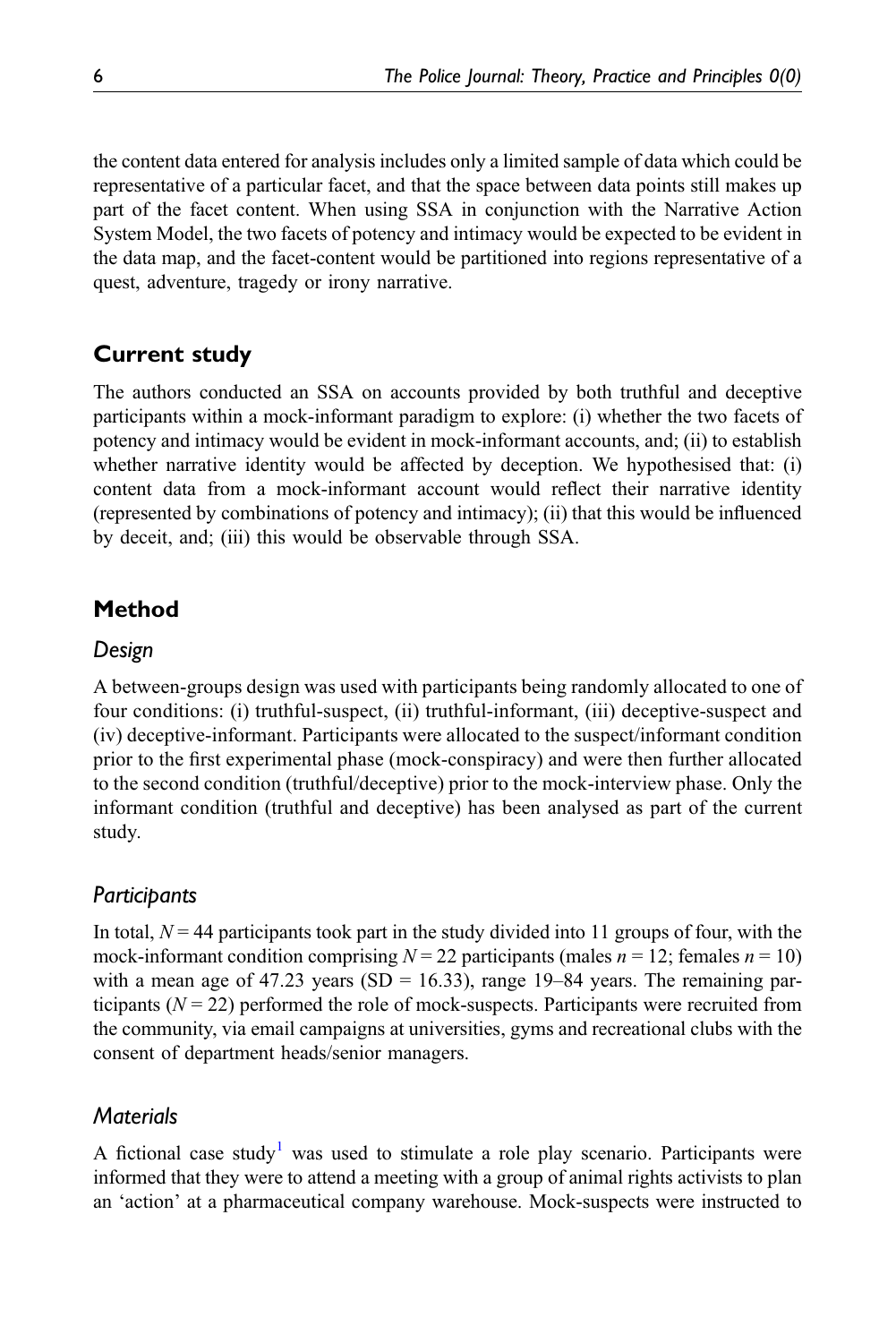take a leading role in planning an act of minor criminal damage (graffiti), whilst mockinformants were instructed to show sufficient enthusiasm for the plan to maintain their cover without taking a leading role. Images and a map of the target warehouse (obtained from open-source searches) were provided to assist with the planning. Additionally, mock-informants were informed that they would be reporting the proposed plan to their handler following the meeting.

### Procedure

Participants took part in groups of four and all provided informed consent before being shown into the laboratory. The room contained a table with four identical card folders and participants were asked to select one of these folders at random – each folder contained the role play stimulus outlining individual participant roles (mock-suspect or mockinformant). There was nothing to distinguish these folders in any way and the experimenter was blind to individual roles. Participants were instructed not to discuss their role with any of the other group members and were given 15 min to conduct the mockconspiracy phase of the experiment.

After 15-min, the mock-conspiracy was brought to an end and participants were given 5 minutes to prepare for an interview; mock-suspects were informed that they had been arrested and mock-informants were informed that they would be de-briefed by a mockhandler. One participant in each condition was instructed to tell the truth about the mockconspiracy, the other was told to lie, specifically, mock-informants were told to inform their handler that the group was planning a terrorist attack. Mock-interviews were conducted in alphabetical order (by participant's first name) to ensure that the sequencing did not correspond in any way to the roles that had been allocated at random.

Mock-interviews were conducted using a script designed to reflect the PEACE model of interviewing ([College of Policing, 2019](#page-17-14)). PEACE is a mnemonic of the five stages of the investigative interview model used in England and Wales (and many other countries) – Planning and preparation, Engage and explain, Account, clarify and challenge, Closure and Evaluation. All mock-interviews were audio-recorded using a digital voice recorder and transcribed for analysis.

#### Analysis

Mock-interviews were transcribed by the lead author, with an average number of words  $=$ 671.05 ( $SD = 372.25$ ). As analysis progressed, it became clear that one particular transcript (#4) was unsuitable for analysis as the participant did not understand the role play instructions and interacted with the interviewer out of role. Thus, the final analysis was conducted on 21 transcripts, with 10 truthful and 11 deceptive accounts.

Following the procedure utilised by [Ioannou and Debowska \(2014\),](#page-18-13) we began with a Thematic Analysis (TA; [Braun and Clarke, 2006\)](#page-16-6) of the transcripts. TA is a method of organising qualitative data into thematic categories and is conducted over a series of six phases: (i) data familiarisation, (ii) generation of codes, (iii) searching for themes, (iv) reviewing themes, (v) defining themes and (vi) producing the report [\(Braun and Clarke,](#page-16-6)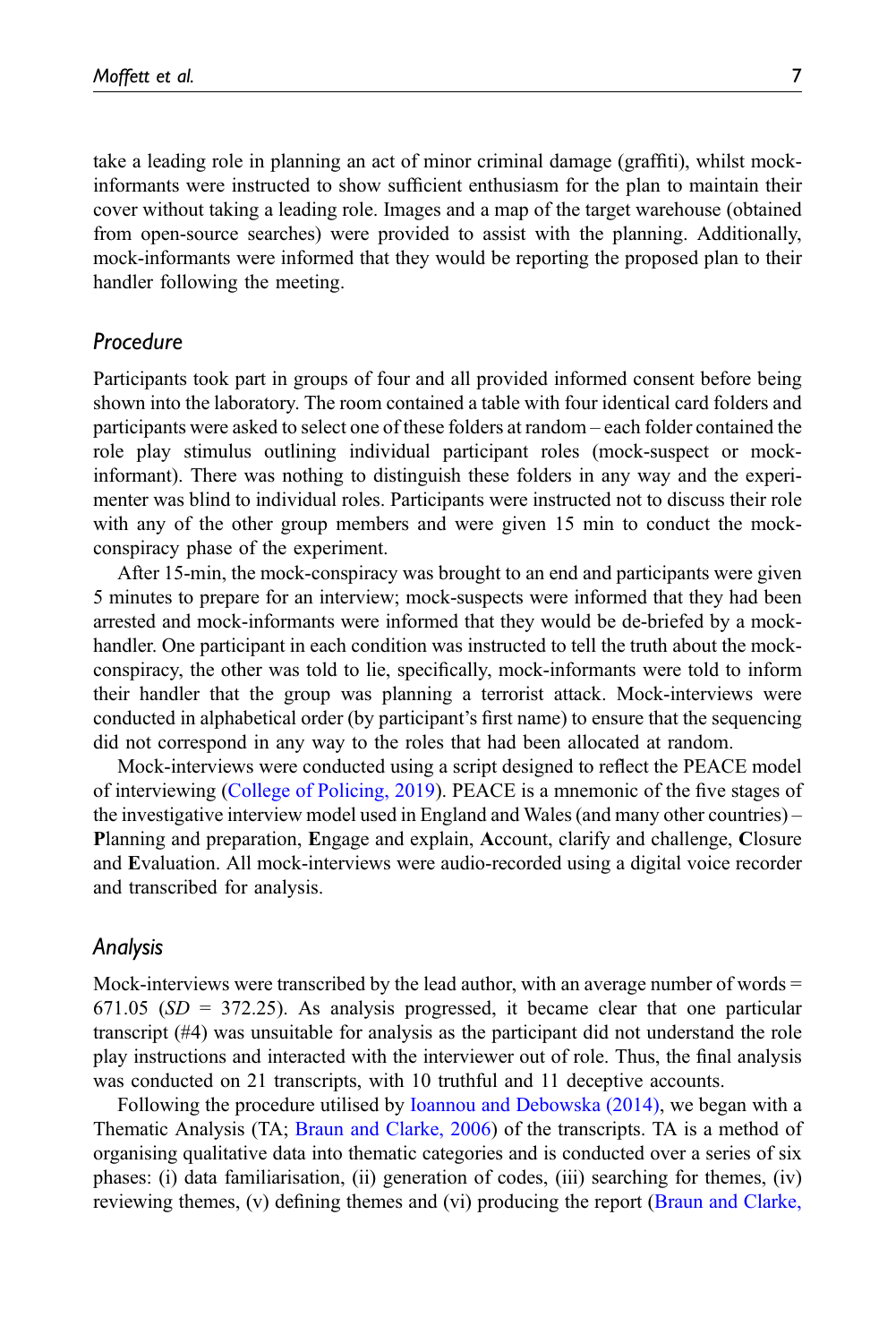|                  |          |          |          |                |                |                | Member: Motives Cohesion Deceptic Evaluatic Evaluatic Reflectic As a CHISRole for Emotion Pre-Actic Practical Post-Acti Protest Publicity Damage Violence |                |   |                |                |                  |                |                         |                |   |  |
|------------------|----------|----------|----------|----------------|----------------|----------------|-----------------------------------------------------------------------------------------------------------------------------------------------------------|----------------|---|----------------|----------------|------------------|----------------|-------------------------|----------------|---|--|
| <b>Members</b>   | $\Omega$ | 7        | 5        | 3              | 3              | $\mathsf{S}$   | 9                                                                                                                                                         | 9              | 4 | 3              | 14             | 11               | $\mathsf{S}$   | $\overline{\mathbf{3}}$ | 4              | 6 |  |
| Motives          |          | $\Omega$ | 5        | $\overline{2}$ | $\overline{2}$ | $\overline{4}$ | 6                                                                                                                                                         | 6              |   | $\overline{2}$ | 10             | $\overline{7}$   | $\overline{4}$ | 4                       | 3              |   |  |
| Cohesion         |          |          | $\Omega$ | $\mathbf 0$    | $\mathbf 0$    | $\overline{a}$ |                                                                                                                                                           | 4              |   |                | $\overline{7}$ | 4                |                | 3                       |                |   |  |
| Deception        |          |          |          | $\mathbf{0}$   | $\bar{z}$      |                |                                                                                                                                                           | $\overline{2}$ |   |                | 4              | $\boldsymbol{A}$ |                | $\mathbf 0$             | 0              |   |  |
| Evaluation (Pos) |          |          |          |                | $\mathbf 0$    |                |                                                                                                                                                           | 3              | 0 |                | 4              | 4                |                | 0                       | 0              |   |  |
| Evaluation (Neg) |          |          |          |                |                | $\mathbf{0}$   |                                                                                                                                                           | 5              |   |                | 6              | 3                |                | 3                       | 3              |   |  |
| Reflection       |          |          |          |                |                |                | $\Omega$                                                                                                                                                  | 10             |   | 3              | 11             | 9                | Δ              | 3                       |                |   |  |
| As a CHIS        |          |          |          |                |                |                |                                                                                                                                                           | $\circ$        |   | 5              | 12             | 10               | 4              | $\overline{a}$          | 3              | 6 |  |
| Role for Action  |          |          |          |                |                |                |                                                                                                                                                           |                |   |                | 4              | $\,2\,$          |                |                         |                |   |  |
| Emotion          |          |          |          |                |                |                |                                                                                                                                                           |                |   |                |                | 5                | $\overline{2}$ | 0                       | $\mathbf 0$    |   |  |
| Pre-Action       |          |          |          |                |                |                |                                                                                                                                                           |                |   |                | 0              | 17               | 5              | Δ                       |                |   |  |
| Practicalities   |          |          |          |                |                |                |                                                                                                                                                           |                |   |                |                | $\mathbf 0$      | 5              | $\overline{2}$          | $\overline{3}$ |   |  |
| Post-Action      |          |          |          |                |                |                |                                                                                                                                                           |                |   |                |                |                  | $\Omega$       |                         |                |   |  |
| Protest          |          |          |          |                |                |                |                                                                                                                                                           |                |   |                |                |                  |                | $\Omega$                |                |   |  |
| Publicity        |          |          |          |                |                |                |                                                                                                                                                           |                |   |                |                |                  |                |                         | C              |   |  |
| Damage           |          |          |          |                |                |                |                                                                                                                                                           |                |   |                |                |                  |                |                         |                |   |  |
| Violence         |          |          |          |                |                |                |                                                                                                                                                           |                |   |                |                |                  |                |                         |                |   |  |

<span id="page-7-0"></span>Figure 1. Matrix showing frequency score for co-occurrence of thematic categories across the entire dataset.

[2006\)](#page-16-6). The lead author re-familiarised themselves with the data and organised it into segments of speech. An inclusive data-driven approach to coding was adopted ([Braun and](#page-16-6) [Clarke, 2006\)](#page-16-6) with each segment of speech being coded in accordance with the idea(s) being expressed. Consequently, a constructivist approach to coding was adopted, whereby the development of categories was based on the accounts of participants, rather than experimental preconceptions [\(Yin, 2014](#page-19-11)).

Having conducted thematic coding, a tally chart was created for each individual transcript recording the presence or absence of each coded category within that transcript. This was then transposed onto a matrix, where the co-occurrence of each category was scored on a dichotomous scale  $(1 = \text{both categories are present}; 0 = \text{no co-occurrence of})$ categories). A master matrix was produced for the entire dataset whereby a higher score represented more occasions of co-occurrence and a lower score represented fewer occasions of co-occurrence (see [Figure 1](#page-7-0)).

This matrix was subjected to multi-dimensional scaling analysis using SPSS software ensuring that proximities were shown as similarities. A two-faceted approach was adopted for the interpretation of the SSA output, examining groups of categories in light of supposed levels of potency and intimacy.

# **Results**

#### Thematic content analysis

Thematic analysis resulted in the categorisation of content data into three broad themes comprising several sub-themes as shown in [Table 1](#page-8-0).

*Main theme*  $1 - \text{group}$ *.* This theme included any reference to the group, and included subthemes of members, motives, cohesion and deception.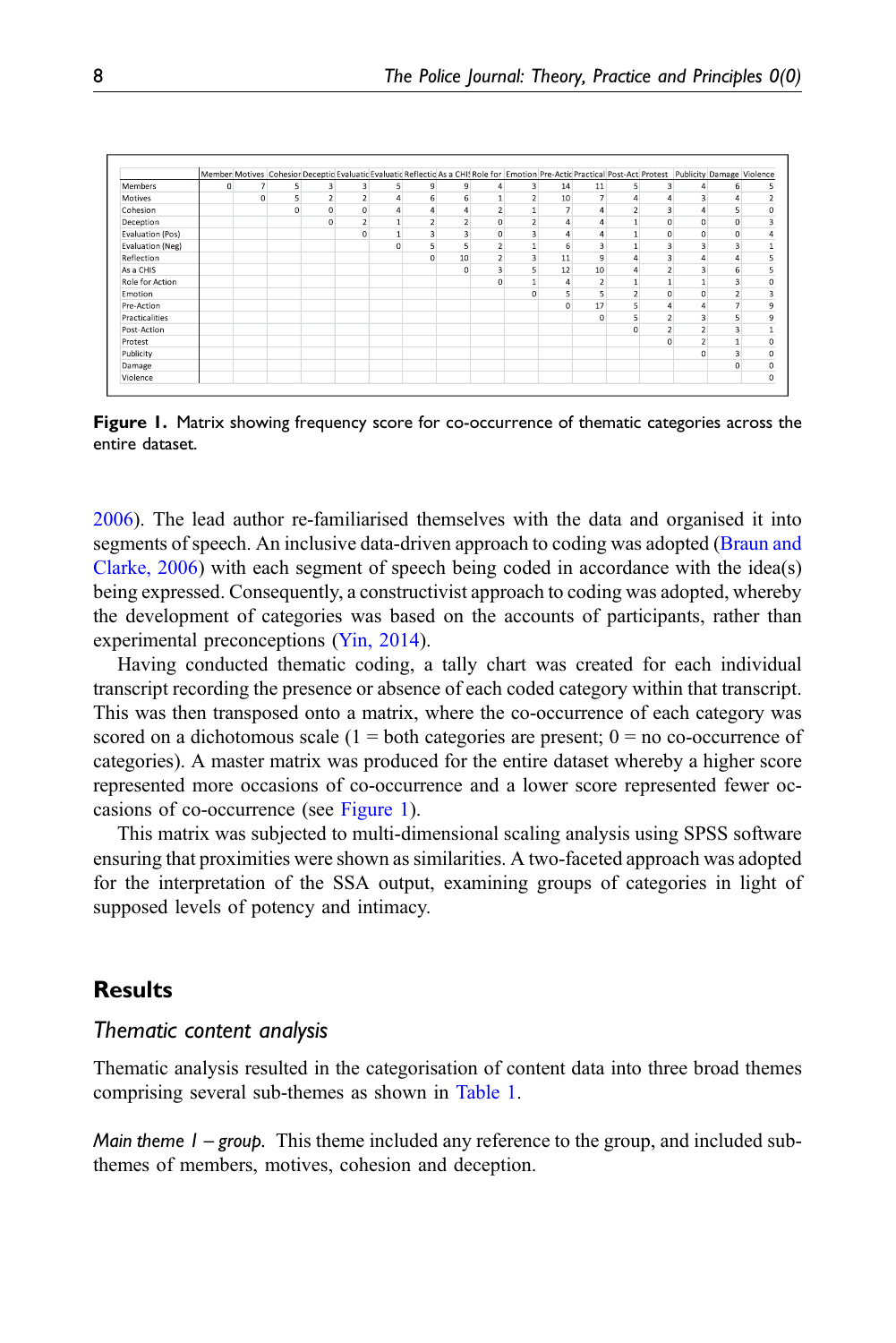| Main theme | Sub-theme         |
|------------|-------------------|
| Group      | <b>Members</b>    |
|            | <b>Motives</b>    |
|            | Cohesion          |
|            | Deception         |
| Self       | Evaluation (pos)  |
|            | Evaluation (neg)  |
|            | As an informant   |
|            | Role in action    |
| Action     | Pre-action        |
|            | Practicalities    |
|            | Post-action       |
|            | Event (protest)   |
|            | Event (publicity) |
|            | Event (damage)    |
|            | Event (violence)  |

<span id="page-8-0"></span>Table 1. Themes and sub-themes identified through thematic analysis.

Sub-theme  $1a$  – members. This sub-theme included any reference to group members, including the size of the group, group hierarchy or an identified leader, the name of one or more group members, descriptions of one or more group members, or the roles that they undertook during the meeting or intend to undertake during the action, Narrative 18 provides an example (names have been anonymised):

| Content                                                                                                                                                                                                                                                                                | Code       |
|----------------------------------------------------------------------------------------------------------------------------------------------------------------------------------------------------------------------------------------------------------------------------------------|------------|
| Okay in my group there were four individuals including myself                                                                                                                                                                                                                          | Group size |
| there was a guy called ALPHA, somebody called BRAVO and somebody Names group members<br>called CHARLIE                                                                                                                                                                                 |            |
| just taken at face value the leader of the group seemed to be ALPHA erm Identified leader<br>who had a very clear idea about what needed to be done and when and<br>how                                                                                                                |            |
| backed up by BRAVO who seemed to have a very clear idea of erm what Group hierarchy Role/<br>she thought needed to be done to back up what ALPHA was projecting<br>CHARLIE said little erm but was clearly I think erm anti-violence and<br>anti- erm doing anything too much untoward | intent     |

Sub-theme  $1b$  – motives. This sub-theme encompasses the group ideology, their specific or strategic aims and objectives for the intended action or even the tactical concerns (i.e. the presence of security) which affect their planned action.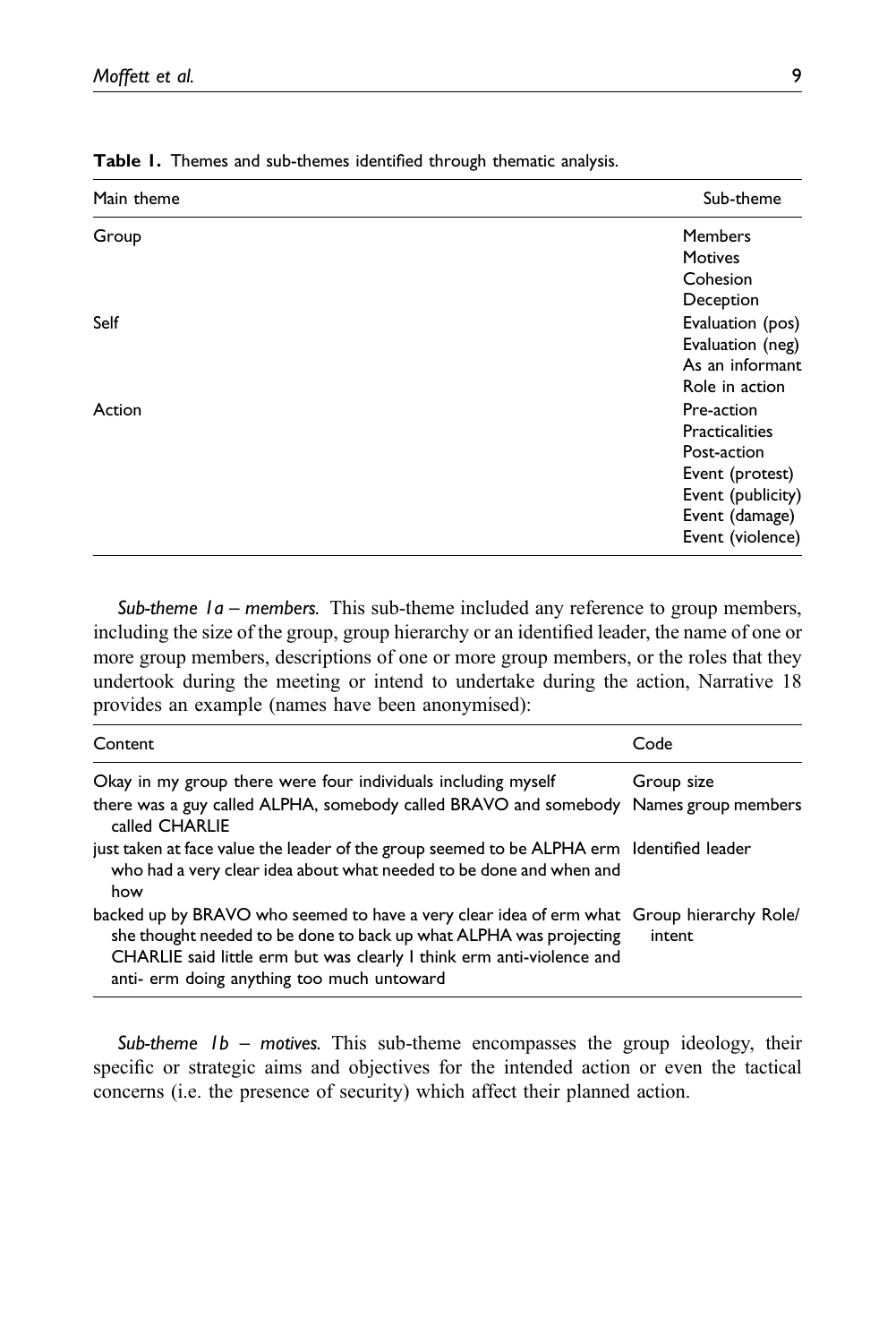| Content                                                                                                                                                                                   | Code                    |
|-------------------------------------------------------------------------------------------------------------------------------------------------------------------------------------------|-------------------------|
| I attended this meeting for animal rights activists<br>and what we're going to do is we're going to hit this erm it's like a er Outlines aim/objectives of<br>animal testing er warehouse | Group ideology<br>group |

(Narrative 1).

Sub-theme  $1c$  – cohesion. This included references to any agreement or disagreement among the group, for example:

| Content                                                                                                                                                         | Code     |
|-----------------------------------------------------------------------------------------------------------------------------------------------------------------|----------|
| but the level of disruption that was going to be caused was a bit in debate erm Disagreement/<br>so there were three different things really that got mentioned | cohesion |

(Narrative 6).

Sub-theme  $1d$  – deception. Any references to the group practicing some form of deception (i.e. pretending to plan for a protest when they actually intend to commit a terrorist attack), were categorised under this sub-theme.

| Content                                            | Code               |
|----------------------------------------------------|--------------------|
| that's what they're going to say but the truth is  | Deception by group |
| they're going to take take erm explosives in there | Violence           |

(Narrative 12).

*Main theme*  $2 - \text{self}$ *.* This theme covered any topics where the mock-informant referred to themselves. Sub-themes include evaluation, self-reflection, as an informant, role for action and emotional response.

Sub-theme  $2a$  – evaluation. Although evaluative remarks were made about the group, they were categorised as a sub-theme of self as they were the personal evaluations of the mock-informant. These evaluations were further coded as either *positive* (i.e. the group did something well) or negative (i.e. the group were confused or chaotic).

| Content                                                                                                                                                                                                                    | Code       |
|----------------------------------------------------------------------------------------------------------------------------------------------------------------------------------------------------------------------------|------------|
| but it struck me that they haven't really decided what that thing was erm what Evaluation<br>their long-term aim was erm how they're going to do it and obviously<br>there's three very different characters aside from me | (Negative) |

(Narrative 3).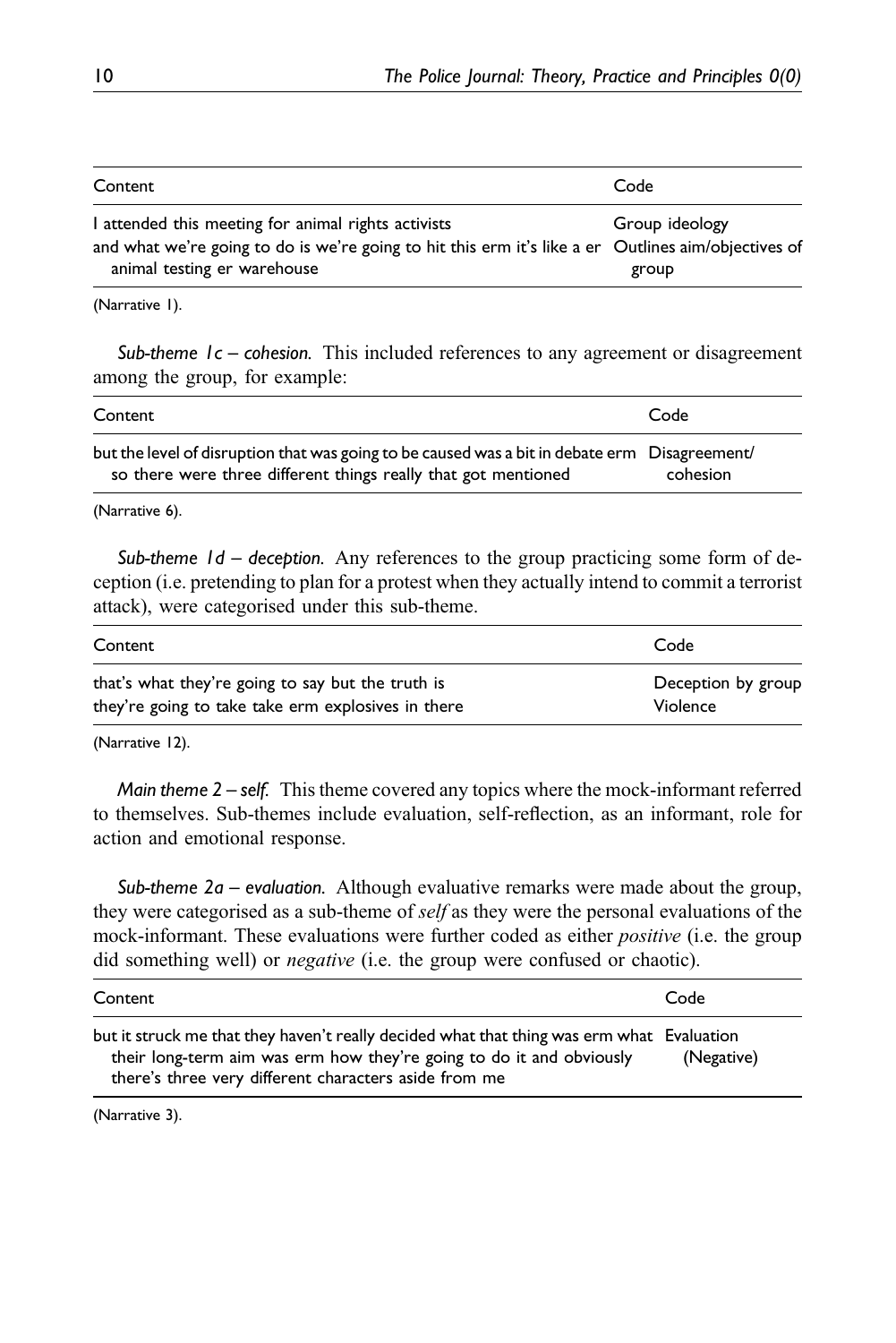Sub-theme  $2b$  – self-reflection. This refers to the mock-informant reflecting on their own performance during the meeting, gaps in their knowledge and possible reasons for why their knowledge might be incomplete, for example:

| Content                                                                                                                              | Code                                            |
|--------------------------------------------------------------------------------------------------------------------------------------|-------------------------------------------------|
| I think they decided that we'd meet at night time don't<br>remember the time if time was eventually discussed it was<br>that chaotic | Gap in knowledge Excuse for gap<br>in knowledge |

(Narrative 3).

Sub-theme  $2c - as$  an informant. This relates to the narrator either directly addressing their role as a police informant, or demonstrating an awareness of their role, either through the description of their thought process during the meeting, or of their actions and attempts to manipulate the meeting in alignment with their role. It also includes attempts to negotiate with their handler in their role as a mock-informant.

| Content                                                                                                                                                                                                                                                                                                                                                                                                                                                                                                                 | Code      |
|-------------------------------------------------------------------------------------------------------------------------------------------------------------------------------------------------------------------------------------------------------------------------------------------------------------------------------------------------------------------------------------------------------------------------------------------------------------------------------------------------------------------------|-----------|
| why did I refuse well as you know I am an undercover police officer so I Role as informant<br>can't I can't agree to this conspiracy and I certainly can't act as agent<br>provocateur                                                                                                                                                                                                                                                                                                                                  |           |
| so what I did say is right out in front of everybody that I weren't going to do Manipulation as<br>it why should I be doing that they want me to buy all the paint even if I<br>was just a normal member of the bloody public they want me to buy all<br>the paint me to go over the fence and me to do the graffiti that isn't going<br>to happen in a million years not a problem for me to say I'm not doing<br>that I said if you want the paint go buy your own paint so erm they agreed<br>to buy their own paint | informant |

(Narrative 11).

Sub-theme  $2d$  – role for action. This refers to the mock-informant outlining the task they had been assigned by the group:

| Content               | Code           |
|-----------------------|----------------|
| I would be the driver | Role in Action |

(Narrative 5).

Sub-theme 2e – emotional response. Whenever the mock-informant expressed an emotional response, either to their personal situation or dilemma as a covert police informant, or in response to the proposed action by the group, this was categorised as emotional response. Fear, concern or feeling trapped were the emotions most commonly expressed: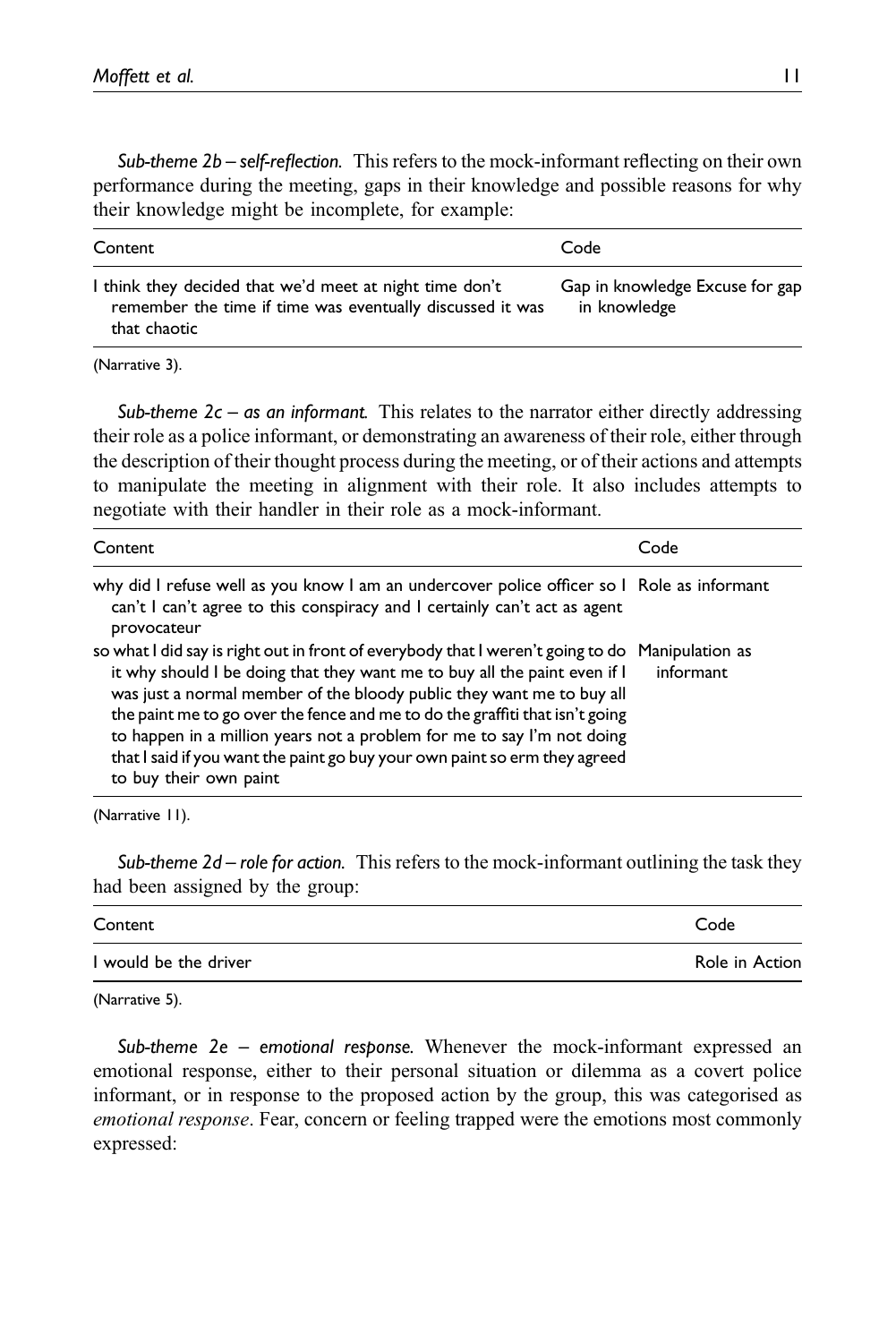| Content                                                                                                           | Code                |
|-------------------------------------------------------------------------------------------------------------------|---------------------|
| Well look I'll be totally honest [inaudible] I'm quite worried about what we<br>discussed at the meeting          | Concern             |
| don't know I think you know I don't want any kind of part really about                                            | Reluctance/<br>fear |
| the only thing is though is as the plan's evolved I've kind of become more and more Trapped<br>entrenched in that |                     |

(Narrative 2).

*Main theme*  $3 - action$ *.* This refers to any reference to the planned or proposed action which was discussed during the meeting. Sub-themes include pre-action, practicalities, post-action and event.

Sub-theme  $3a$  – pre-action. This encompasses a list of phases which need to be undertaken in order to conduct the main event, such as reconnaissance, rendezvous, approach and gain entry. It also includes any planning phases, and any other preparation, such as sourcing vehicles, for example:

| Content                                                                                           | Code   |
|---------------------------------------------------------------------------------------------------|--------|
| we agreed to meet in a pub there was a pub nearby just over the road I Rendezvous pre-<br>believe | action |

(Narrative 8).

Sub-theme  $3b$  – practicalities. References to practical elements such as clothing, timing, equipment and the layout of the target premises, and any references to escape or exit strategies were included in this sub-theme.

| Content                                                                                                                                                                                 | Code               |
|-----------------------------------------------------------------------------------------------------------------------------------------------------------------------------------------|--------------------|
| early evening meet in this pub<br>wearing dark clothing<br>and we were going to have a van with all the stuff in one of the gang was going to get Equipment<br>some sturdy wire cutters | Timing<br>Clothing |

(Narrative 8).

Sub-theme  $3c$  – event. The sub-theme of *event* refers to the main event which was planned during the meeting. Four alternatives were coded, these were *protest* (i.e. banners), publicity (i.e. taking images or inviting press coverage), damage (i.e. graffiti) and violence (often acts involving terrorism/explosives).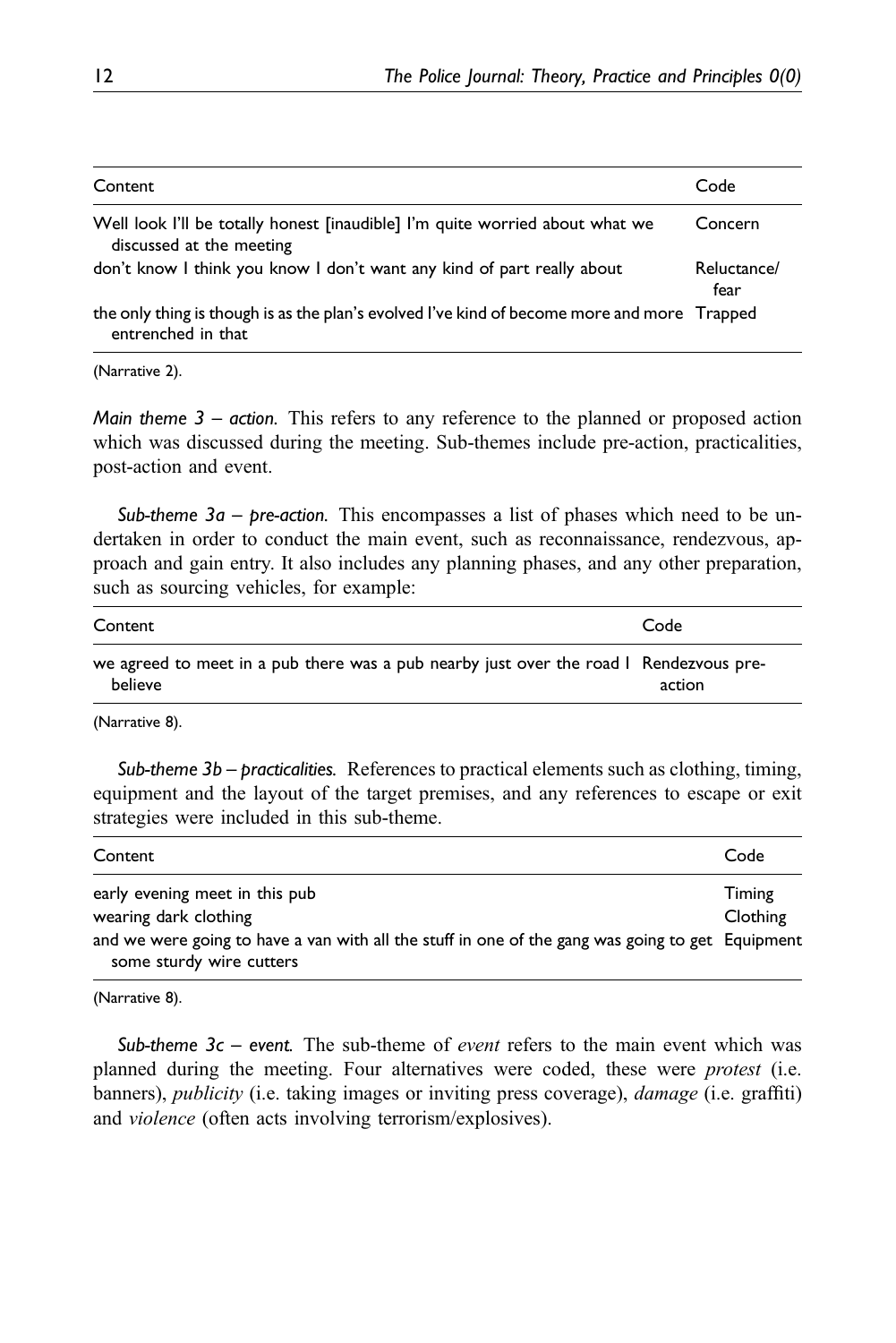| Content                                                                                                                                                                                                                                                                      | Code                        |
|------------------------------------------------------------------------------------------------------------------------------------------------------------------------------------------------------------------------------------------------------------------------------|-----------------------------|
| what else erm oh yeah the plan is that if we can get the banners up glued on to Protest activity<br>the side of the building er at night then the plan is if that goes well to then<br>return with the press the next morning er to get obviously publicity for the<br>cause | publicity                   |
| (Narrative 7).                                                                                                                                                                                                                                                               |                             |
| Content                                                                                                                                                                                                                                                                      | Code                        |
| get to the front and graffiti the whole place and then erm that would be all                                                                                                                                                                                                 | Damage property             |
| (Narrative 9).                                                                                                                                                                                                                                                               |                             |
| Content                                                                                                                                                                                                                                                                      | Code                        |
| they're going to attack the warehouse<br>and they're going to kill anyone in sight                                                                                                                                                                                           | Violence<br>Murder/Violence |

(Narrative 14).

# Smallest Space Analysis

The themes and sub-themes were subjected to two factor multi-dimensional scaling. This accounted for 92.45% of the dispersion and returned a measure of Tucker's coefficient of congruence of 0.96. [Lorenzo-Seva and ten Berge \(2006\)](#page-18-15) report that a Tucker's coefficient value between 0.85–0.94 represents a fair degree of similarity, whilst anything above 0.95 represents a good degree of similarity. Thus, our measure was deemed acceptable. The distribution of thematic content can be seen in [Figure 2.](#page-13-0)

Adopting a two-faceted regional hypothesis, the interaction of high to low potency and high to low intimacy ought to result in four distinct regions, representing the four narrative identities of hero's quest, professional's adventure, tragic hero and victim's irony [\(Youngs](#page-19-7) [and Canter, 2012\)](#page-19-7). A visual analysis of the SSA reveals that the x-axis can be interpreted as levels of potency, moving from high (left) to low (right), whereas the y-axis can be interpreted as intimacy moving from high (top) to low (bottom). This interpretation reveals a core of content themes which co-occur most frequently across all mockinformant narratives, namely, pre-action, practicalities and reflection. The combination of high potency and low intimacy results in the narrative identity of a professional. According to the SSA, this narrative identity would result in a co-occurrence of content relating to motives, publicity, protest and post-action. The hero's identity, of high potency and high intimacy, would be expressed through the co-occurrence of members, cohesion, negative evaluation and damage. The combination of low potency and low intimacy would be a tragic hero's account, and would contain content referring to violence, emotion and a positive evaluation. Finally, the victim's low potency and high intimacy narrative would contain the co-occurrence of content about their role in the action and their role as an informant as well as referring to group deception.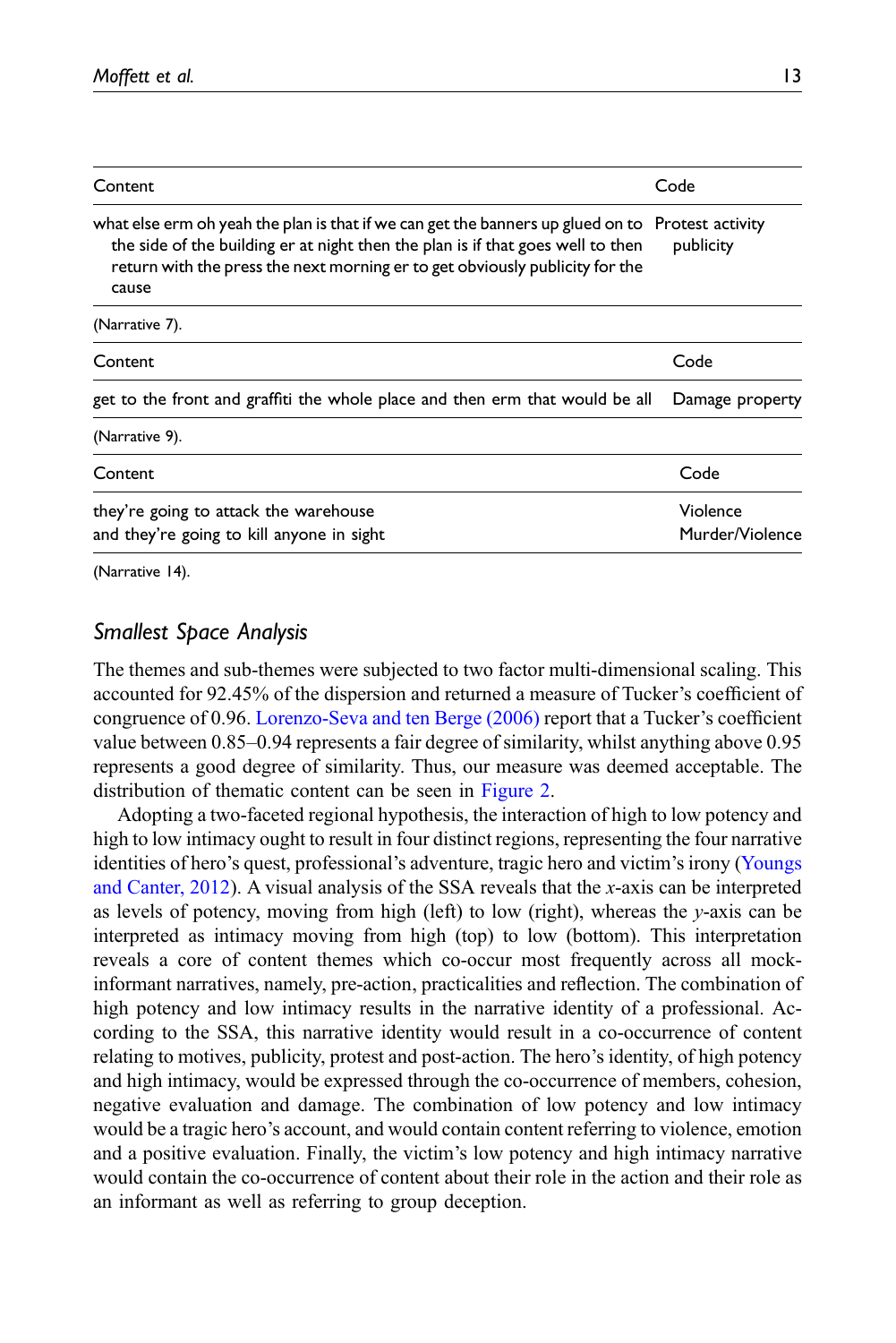

<span id="page-13-0"></span>**Figure 2.** Two-faceted common space map of thematic codes.

# **Discussion**

The aim of this exploratory research was to examine whether the two facets of potency and intimacy would be present in mock-informant accounts, and whether narrative identity would be affected by deception. [Taylor et al. \(2013\)](#page-19-6) found that disloyal employees (i.e. informants) expressed more self-focus (high potency) and less social connectivity (low intimacy), and results of the SSA provide some support for these findings, indicating that mock-informants express a narrative role in accordance with the two facets of potency and intimacy.

There are also clear benefits to producing a visual common space map to distinguish between truthful and deceptive mock-informant accounts. Significantly, on immediate visual inspection, it can be seen that the themes of violence and deception both occur on the right half of the map (low potency) and are almost completely opposite the themes of damage and protest. This is highly indicative of the truthful/deceptive dichotomy. Not a single truthful mock-informant account contained content referring to violence or deception, and not a single deceptive one referred to protest. Only one (#19) referred to damage. Given [Taylor et al.](#page-19-6)'s (2013) results, a deceptive account might be expected to be low in potency and high in intimacy, and the current study provides partial support for this. Whilst deceptive content co-occurs in low potency narratives, deceptive content occurred in both high and low regions of intimacy. These findings also lend support to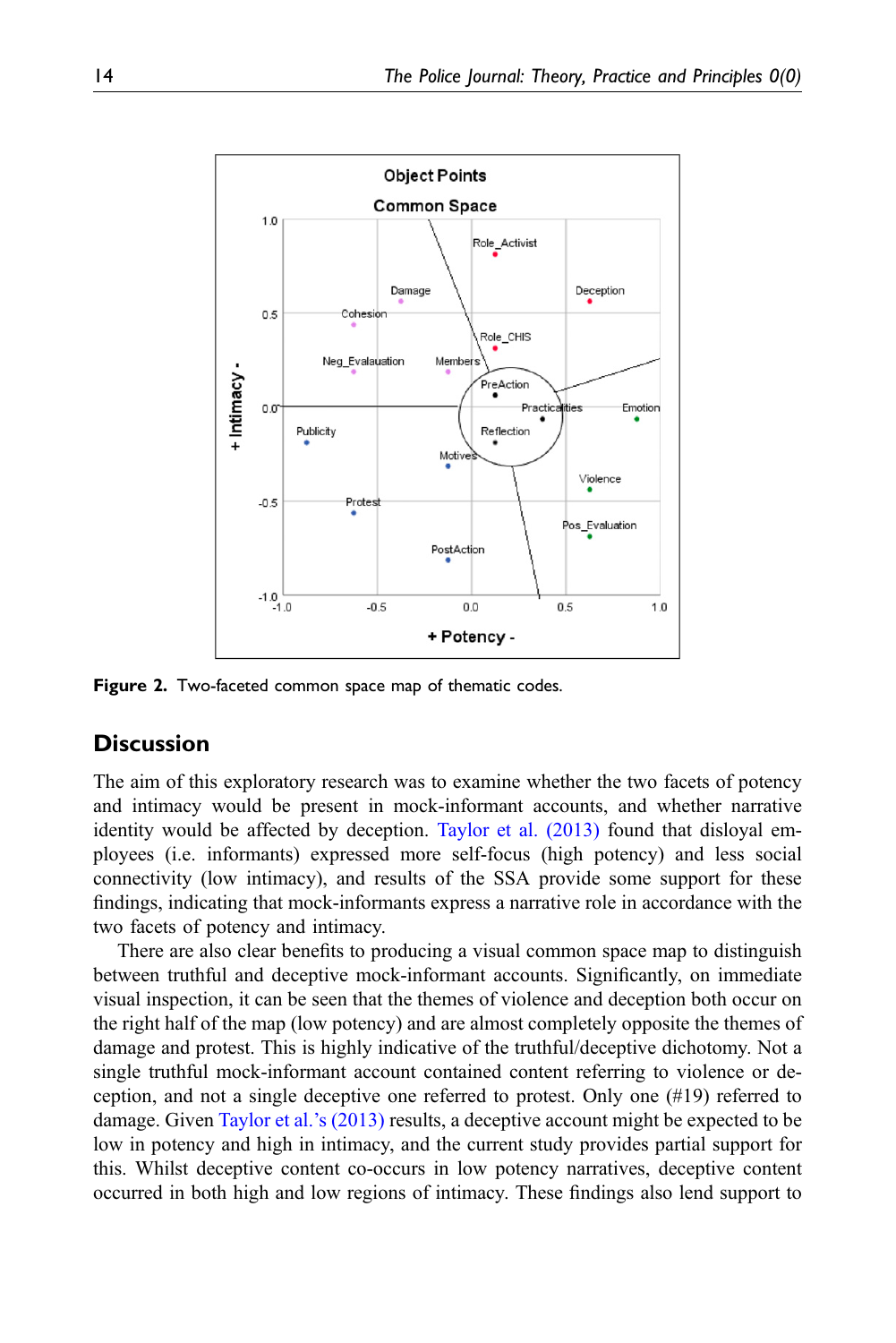theories of deception that predict deceivers will engage in impression management, in particular IDT, which posits that the particular objective of the deceiver will influence how they interact with, and present themselves to, the listener. This strategic approach is perhaps best evidenced by the fact that deceptive mock-informants did not embellish or exaggerate their own performance or ability (which would result in a high potency role), but that they presented themselves as powerless victims or tragic heroes, perhaps seeking to gain the sympathy of their listeners.

This may be further evidenced by the theme of emotion, which occurs to the right extremity of the map, and sits almost equidistant between both violence and deception, indicating the high levels of co-occurrence between deceptive content and emotional content. Previous research has also found more emotive content in deceptive accounts (i.e. [Peace and Sinclair, 2012](#page-18-16); [ten Brinke and Porter, 2012;](#page-19-12) [ten Brinke et al., 2012\)](#page-19-13) and [Peace](#page-18-16) [and Sinclair \(2012\)](#page-18-16) postulate that deceivers use emotional content to distract the listener and to engage their sympathies. Also noteworthy is that content referring to motive was on the high potency half of the map, indicating frequent co-occurrence with truthful content. In their study of mock-bomb hoaxers (vs. actualisers), [Geurts et al. \(2016\)](#page-17-15) found that those who actually intended to carry out the threat included more  $why$  (or motive) details in their accounts. Findings from the current study therefore provide further indication that content referring to motive may be indicative of truth.

# Strengths and limitations of study

The current study represents exploratory research in an under-studied area and, like all such studies, there are caveats. We utilised a relatively small sample obtained in a laboratory environment, and it could be argued that the SSA is of limited value to practitioners as several of the content categories were specific to the mock-informant roleplay. Whilst references to violence may be a very specific indicator of deceit in the particular scenario employed, the use of emotional content is not. Likewise, a focus on the subjects' motives is likely to be representative of a genuine, professional account regardless of the specific situation. Additionally, there is a danger that the SSA may represent an oversimplification of mock-informant narrative accounts. For example, not a single narrative contained all the content elements identified on the SSA as being indicative of a victim's account (deception, role for action, role as an informant), whilst one narrative (#8) contained all the elements of both a hero's account (damage, cohesion, negative evaluation and members) and a professional account (motives, protest, publicity and post-action). Consequently, in a 'real world' situation, it would prove difficult for a handler to examine thematic content of an informant's account and to accurately determine veracity. However, what the SSA does demonstrate is the importance of the two facets of potency and intimacy, and a qualitative analysis of narrative identity, examining overall expressions of these two facets, could be used to provide an indication of potential deceit, with low potency accounts being particularly indicative of possible deception.

A particular strength of this research is that it provides practitioners with a noninterventionary technique for detecting possible deception. Unlike the cognitive approach, the interviewer did not need to impose cognitive load on the informant, nor did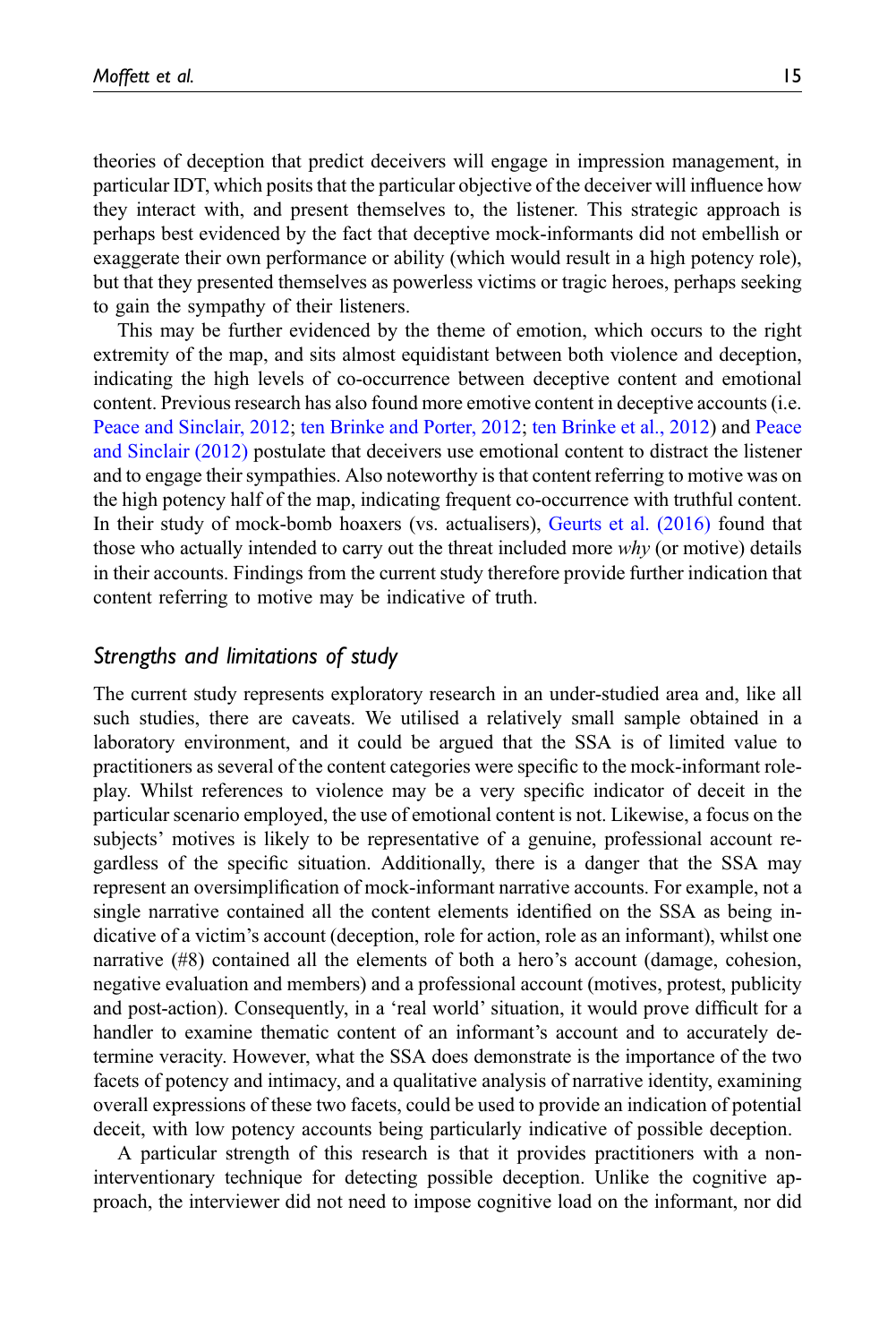they need to re-direct their own resources towards observable cues of deception. Given the unique relationship between handler and informant, it is foreseeable that this is especially beneficial within a handler-informant interaction. Additionally, findings tenuously suggest a link between deception, narrative role and verbal content. [DePaulo et al. \(2003\)](#page-17-5) argue that all deception involves a misrepresentation of self, however, individuals are generally assumed to be motivated to present a positive image of themselves ([DePaulo,](#page-17-5) [et al., 2003](#page-17-5); [Hargie and Dickson, 2004](#page-17-16)). This assumption is not supported by the current study, with deceptive content occurring in low potency regions of the common space map, indicating that situational factors dictate how deception is practised ([Burgoon and Buller,](#page-16-4) [1994\)](#page-16-4). Therefore, it is a further strength of this research that a unique informant specific paradigm was employed, with participants being active not only in the dissemination of information (i.e. interview phase) but also in the collection of information (i.e. conspiracy phase). Consequently, this study provides a unique contribution to an under-researched area, with applicable implications for current practitioners.

# Implications for practice

Practitioners have highlighted the importance of detecting informant deception (see [Moffett et al., 2021](#page-18-3); [Secretary of State, 2005](#page-18-2)) and, to our knowledge, the current study is the first to manipulate deception within an informant-specific paradigm (i.e. whereby participants have been tasked to obtain information through the use of a personal relationship). Whilst further research is undoubtedly needed, practitioners should be advised to attend to both the content of the account and the narrative identity expressed by the informant, with highly emotive content and low potency accounts being potential indicators of deceit. Conversely, high potency accounts describing the subject's motives may be indicative of truth.

#### Future research

This is the first known study to use an active mock-informant role-play scenario to examine the effects of deception, and the first to examine the potential benefits of a narrative analysis approach. Future research should replicate mock-informant paradigms that are consistent with the legislative and operational context under examination, and should explicitly identify which operational situations their research seeks to replicate. This will serve to minimise practitioner confusion. Given the unique situational dilemma of an informant as an individual providing information about their associates in a relatively informal interview (compared to an investigative interview) researchers should consider the social aspects of an informant interaction, and how these are likely to impact deception. Findings from the current study highlight narrative identity and content analysis as potential areas of future research that might be able to inform practitioners handling active community-based informants, such as CHIS.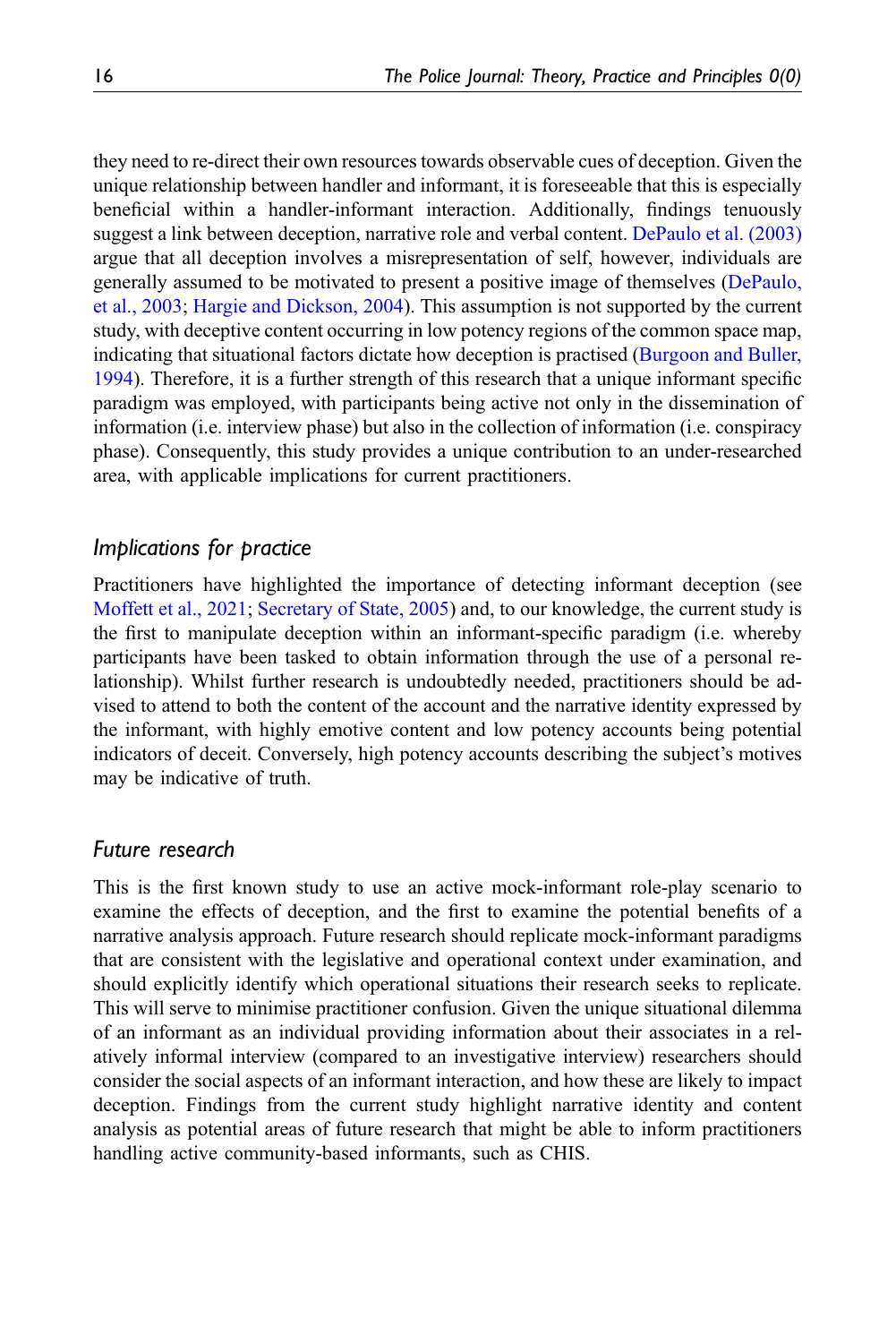# Conclusion

This study directly addresses the concerns of informant handlers by devising a unique mock-informant paradigm to examine the effect of deception on informant accounts. This is the first known study to use an SSA to analyse the verbal content of mock-informant accounts, and we adopted a faceted approach to interpret the resulting common space map. Our approach was informed by impression management theories of deception (i.e. SPP and IDT) and previous similar research (i.e. [Ioannou and Debowska, 2014;](#page-18-13) [Taylor](#page-19-6) [et al., 2013\)](#page-19-6). Results of the current study can be used to provide practitioners with new insights into the communication strategies of their informants, and to provide academics with a new impetus to investigate this emerging area of research.

# Declaration of conflicting interests

The author(s) declared no potential conflicts of interest with respect to the research, authorship, and/ or publication of this article.

# Funding

The author(s) received no financial support for the research, authorship, and/or publication of this article.

# ORCID iD

Lee Moffett **b** <https://orcid.org/0000-0002-7077-1009>

#### <span id="page-16-5"></span>**Note**

1. The case study and interview script employed are available from the lead author on request.

# <span id="page-16-1"></span>**References**

- <span id="page-16-3"></span>Alison L and Alison E (2017) Revenge versus rapport: interrogation, terrorism and torture. American Psychologist 72(3): 266–277. DOI: [10.1037/amp0000064](https://doi.org/10.1037/amp0000064)
- <span id="page-16-0"></span>Association of Chief Police Officers (2007) Introduction to Intelligence-Led Policing. Wyboston: National Centre for Policing Excellence.
- <span id="page-16-2"></span>Borum R (2006) Approaching truth: behavioural science lessons on educing information from human sources. In: *Dans NDIC*, Educing Information Interrogation: Science and Art Foundations for the Future. Washington: Department of Defense, 17–43.
- <span id="page-16-6"></span>Brandon SE (2014) Towards a science of interrogation. Applied Cognitive Psychology 28: 945–946. DOI: [10.1002/acp.3090](https://doi.org/10.1002/acp.3090)
- <span id="page-16-4"></span>Braun V and Clarke V (2006) Using thematic analysis in psychology. Qualitative Research in Psychology 3: 77–101. DOI: [10.1191/1478088706qp063oa](https://doi.org/10.1191/1478088706qp063oa)
- Burgoon JK and Buller DB (1994) Interpersonal deception: III. Effects of deceit on perceived communication and nonverbal behavior dynamics. Journal of Nonverbal Behavior 18(2): 155–184.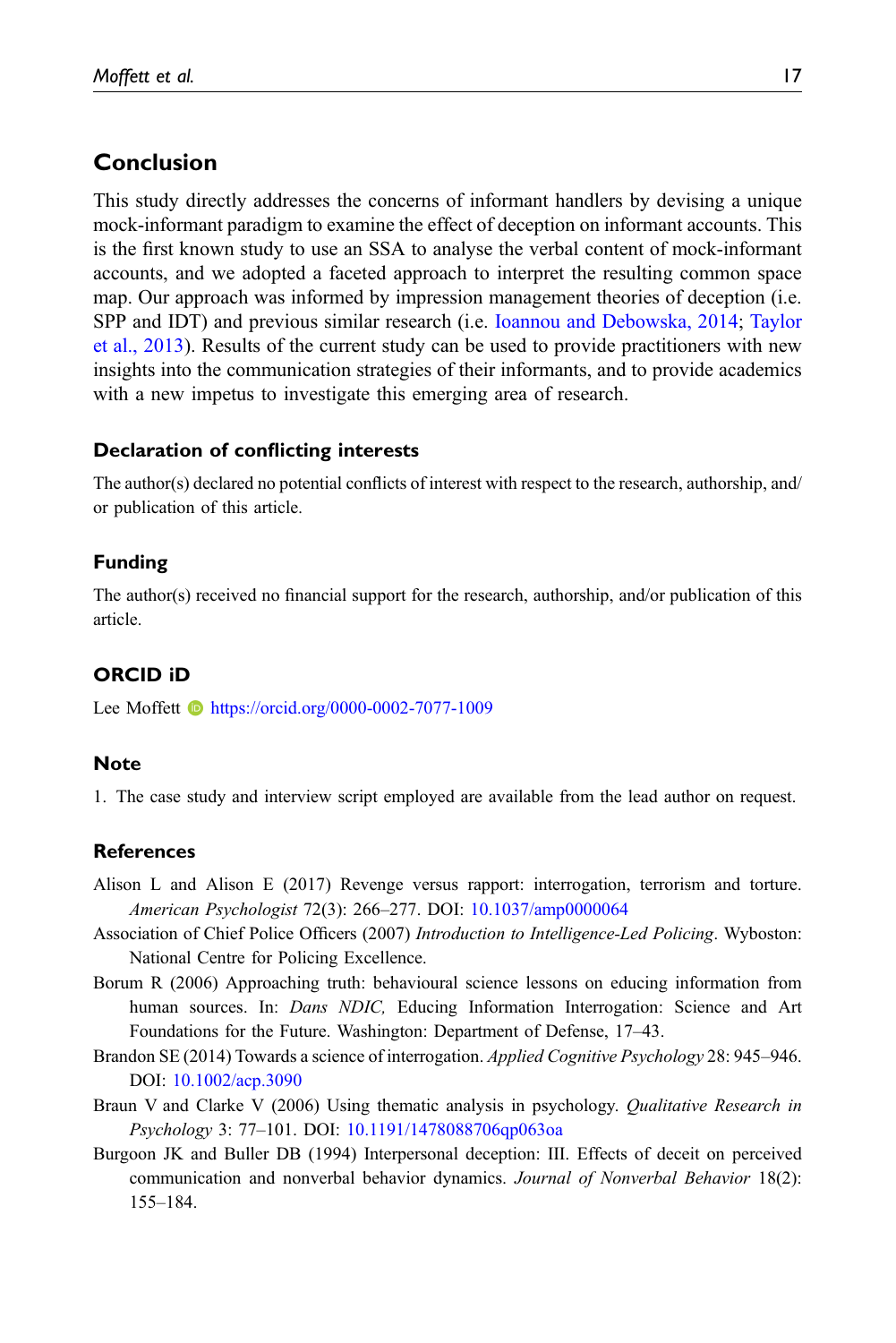- <span id="page-17-7"></span>Burgoon JK, Berger CR and Waldron VR (2000) Mindfulness and interpersonal communication. Journal of Social Issues 56(1): 105–127.
- <span id="page-17-9"></span>Canter D and Fritzon K (1998) Differentiating arsonists: a model of firesetting actions and characteristics. Legal and Criminological Psychology 3(1): 73–96. DOI: [10.1111/j.2044-8333.](https://doi.org/10.1111/j.2044-8333.1998.tb00352.x) [1998.tb00352.x](https://doi.org/10.1111/j.2044-8333.1998.tb00352.x)
- <span id="page-17-13"></span>Ciesla K, Ioannou M and Hammond L (2019) Women offenders' criminal narrative experience. Journal of Criminal Psychology 9(1): 23–43. DOI: [10.1108/JCP-01-2018-0004](https://doi.org/10.1108/JCP-01-2018-0004)
- <span id="page-17-14"></span>College of Policing (2019) Investigative Interviewing. Récupéré sur College of Policing. [https://](https://www.app.college.police.uk/app-content/investigations/investigative-interviewing/) [www.app.college.police.uk/app-content/investigations/investigative-interviewing/](https://www.app.college.police.uk/app-content/investigations/investigative-interviewing/)
- <span id="page-17-1"></span>Coulam R (2006) Approaches to interrogation in the struggle against terrorism: Considerations of cost and benefit. In: Dans NDIC, Educing Information Interrogation: Science and Art Foundations for the Future. Washington: Department of Defense, 7–16.
- <span id="page-17-6"></span>Dabney DA and Tewksbury R (2016) Speaking Truth to Power: Confidential Informants and Police Investigations. Oakland: University of California Press.
- <span id="page-17-5"></span>DePaulo BM, Lindsay JL, Malone BE, et al. (2003) Cues to deception. Psychological Bulletin 129(1): 74–118. DOI: [10.1037/0033-2909.129.1.74](https://doi.org/10.1037/0033-2909.129.1.74)
- <span id="page-17-8"></span>Dilman R (2009) Between thinking and speaking - linguistic tools for detecting a fabrication. Journal of Pragmatics 41: 1152–1170. DOI: [10.1016/j.pragma.2008.09.032](https://doi.org/10.1016/j.pragma.2008.09.032)
- <span id="page-17-0"></span>Drogin B (2007) Curveball Spies, Lies and the Man Behind Them: The Real Reason America Went to War in Iraq. London: Ebury Press.
- <span id="page-17-2"></span>Evans JR, Meissner CA, Brandon SE, et al. (2010) Criminal versus HUMINT interrogations: the importance of psychological science to improving interrogative practice. The Journal of Psychiatry & Law 38: 215–249.
- <span id="page-17-4"></span>Evans JR, Meissner CA, Ross AB, et al. (2013) Obtaining guilty knowledge in human intellgence interrogations: comparing accusatorial and information-gathering approches with a novel experimental paradigm. Journal of Applied Research in Memory and Cognition 2: 83–88. DOI: [10.1016/j.jarmac.2013.03.002](https://doi.org/10.1016/j.jarmac.2013.03.002)
- <span id="page-17-3"></span>Fisher RP, Geiselman RE and Amador M (1989) Field test of the cognitive interview: enhancing the recollection of actual victims and witnesses of crime. Journal of Applied Psychology 74(5): 722–727.
- <span id="page-17-10"></span>Fritzon K, Doley R and Hollows K (2014) Variations in the offence actions of deliberate firesetters: a cross-national analysis. International Journal of Offender Therapy and Comparative Criminology 58(10): 1150–1165. DOI: [10.1177/0306624X13487524](https://doi.org/10.1177/0306624X13487524)
- <span id="page-17-15"></span>Geurts R, Ask K, Granhag PA, et al. (2016) Eliciting information from people who pose a threat: counter-interview strategies examined. Journal of Applied Research in Memory and Cognition 6: 1–9. DOI: [10.1016/j.jarmac.2016.10.002](https://doi.org/10.1016/j.jarmac.2016.10.002)
- <span id="page-17-11"></span>Goodwill AM, Stephens S, Oziel S, et al. (2013) Advancement of criminal profiling methods in faceted multidimensional analysis. Journal of Investigative Psychology and Offender Profiling 10: 71–95. DOI: [10.1002/jip.1388](https://doi.org/10.1002/jip.1388)
- <span id="page-17-12"></span>Hakkanen H, Puolakka P and Santtila P (2004) Crime scene actions and offender characteristics in arsons. Legal and Criminological Psychology 9(2): 197–214. DOI: [10.1348/](https://doi.org/10.1348/1355325041719392) [1355325041719392](https://doi.org/10.1348/1355325041719392)
- <span id="page-17-16"></span>Hargie O and Dickson D (2004) Skilled Interpersonal Communication: Research, Theory and Practice. 4th ed. Hove: Routledge.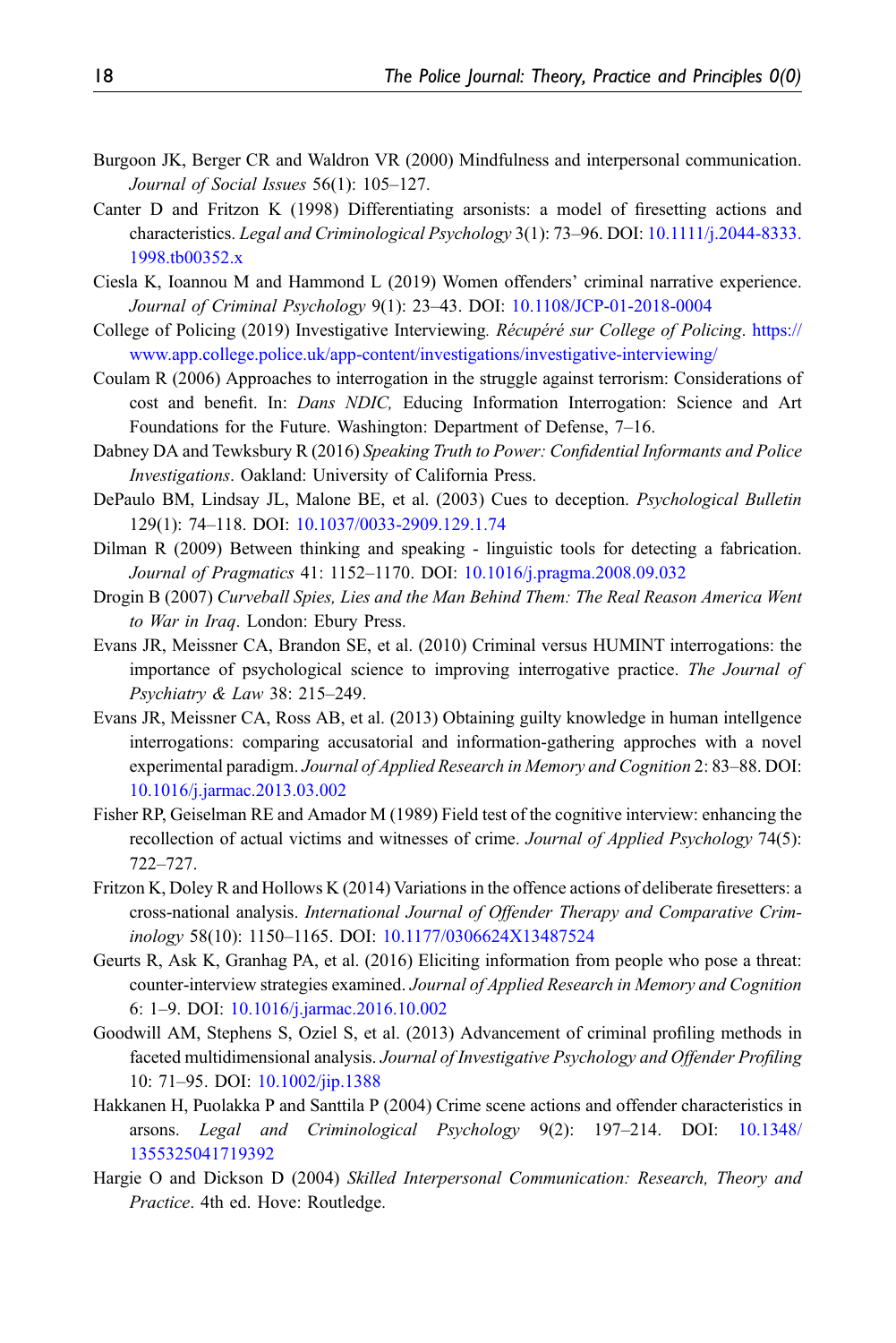- <span id="page-18-11"></span>Hazlett G (2006) Research on detection of deception: what we know vs what we think we know. In: Dans NDIC, Educing Information Interrogation: Science and Art Foundations for the Future. Washington: Department of Defense, 45–62.
- <span id="page-18-4"></span>Home Office (2018) Covert Human Intelligence Sources: Revised Code of Practice. UK: Récupéré sur GOV. [www.gov.uk/government/publications](http://www.gov.uk/government/publications)
- <span id="page-18-6"></span>Intelligence Science Board Study on Educing Information (2006). Washington: National Defense Intelligence College.
- <span id="page-18-13"></span>Ioannou M and Debowska A (2014) Genuine and simulated suicide notes: an analysis of content. Forensic Science International 245: 151–160. DOI: [10.1016/j.forsciint.2014.10.035](https://doi.org/10.1016/j.forsciint.2014.10.035)
- <span id="page-18-14"></span>Ioannou M, Synnott J, Lowe E, et al. (2018) Applying the criminal narrative experience framework to young offenders. International Journal of Offender Therapy and Comparative Criminology 62(13): 4091–4107. DOI: [10.1177/0306624X18774312](https://doi.org/10.1177/0306624X18774312)
- <span id="page-18-1"></span>Jervis R (2006) Reports, politics, and intelligence failures: the case of Iraq. The Journal of Strategic Studies 29(1): 3–52. DOI: [10.1080/01402390600566282](https://doi.org/10.1080/01402390600566282)
- <span id="page-18-7"></span>Jundi S, Vrij A, Hope L, et al. (2013) Establishing evidence through undercover and collective inteligence interviewing. Psychology, Public Policy, and Law 19(3): 297–306. DOI: [10.1037/](https://doi.org/10.1037/a0033571) [a0033571](https://doi.org/10.1037/a0033571)
- <span id="page-18-8"></span>Kleinman SM (2006) KUBARK counterintelligence interrogation review: Observations of an interrogator. In: Dans NDIC, Educing Information Interrogation: Science and Art Foundations for the Future. Washington: Department of Defense, 95–140.
- <span id="page-18-0"></span>Lewis R (2013) Dark Actors: The Life and Death of Dr. David Kelly. London: Simon & Schuster UK Ltd.
- <span id="page-18-15"></span>Lorenzo-Seva U and ten Berge JM (2006) Tucker's congruence coefficient as a meaningful index of factor similarity. Methodology: European Journal of Research Methods for the Behavioral and Social Sciences 2(2): 57–64. DOI: [10.1027/1614-2241.2.2.57](https://doi.org/10.1027/1614-2241.2.2.57)
- <span id="page-18-3"></span>Moffett L, Oxburgh GE, Dresser P, et al. (2021) Inside the shadows: a survey of UK HUMINT practitioners examining their considerations when handling a covert human intelligence source (CHIS). Psychiatry, Psychology and Law. DOI: [10.1080/13218719.2021.1926367](https://doi.org/10.1080/13218719.2021.1926367)
- <span id="page-18-12"></span>Mokros A and Alison LJ (2002) Is offender profiling possible? Testing the predicted homology of crime scene actions and background characteristics in a sample of rapists. Legal and Criminological Psychology 7(1): 25–43. DOI: [10.1348/135532502168360](https://doi.org/10.1348/135532502168360)
- <span id="page-18-9"></span>Nunan J, Stanier I, Milne R, et al. (2020a) Eliciting human intelligence: police source handlers' perceptions and experiences of rapport during covert human intelligence sources (CHIS) interactions. Psychiatry, Psychology and Law: 1–27. DOI: [10.1080/13218719.2020.1734978](https://doi.org/10.1080/13218719.2020.1734978)
- <span id="page-18-16"></span>Peace KA and Sinclair SM (2012) Cold blooded lie catchers? An investigation of psychopathy, emotional processing, and deception detection. Legal and Criminological Psychology 17: 177–191. DOI: [10.1348/135532510X524789](https://doi.org/10.1348/135532510X524789)
- <span id="page-18-5"></span>Pearse J (2009) The investigation of terrorist offences in the United Kingdom: the context and climate for interviewing officers. In: Bull DR, Valentine T and Williamson T (eds), Handbook of Psychology of Investigative Interviewing: Current Developments and Future Directions. Chichester: John Wiley & Sons, 69–90.

<span id="page-18-10"></span><span id="page-18-2"></span>Schirman N (2014). The Green Prince [Film].

Secretary of State for Foreign and Commonwealth Affairs (2005) Review of intelligence on Weapons of Mass Destruction: Implementation of its Conclusions. Norwich: HMSO.